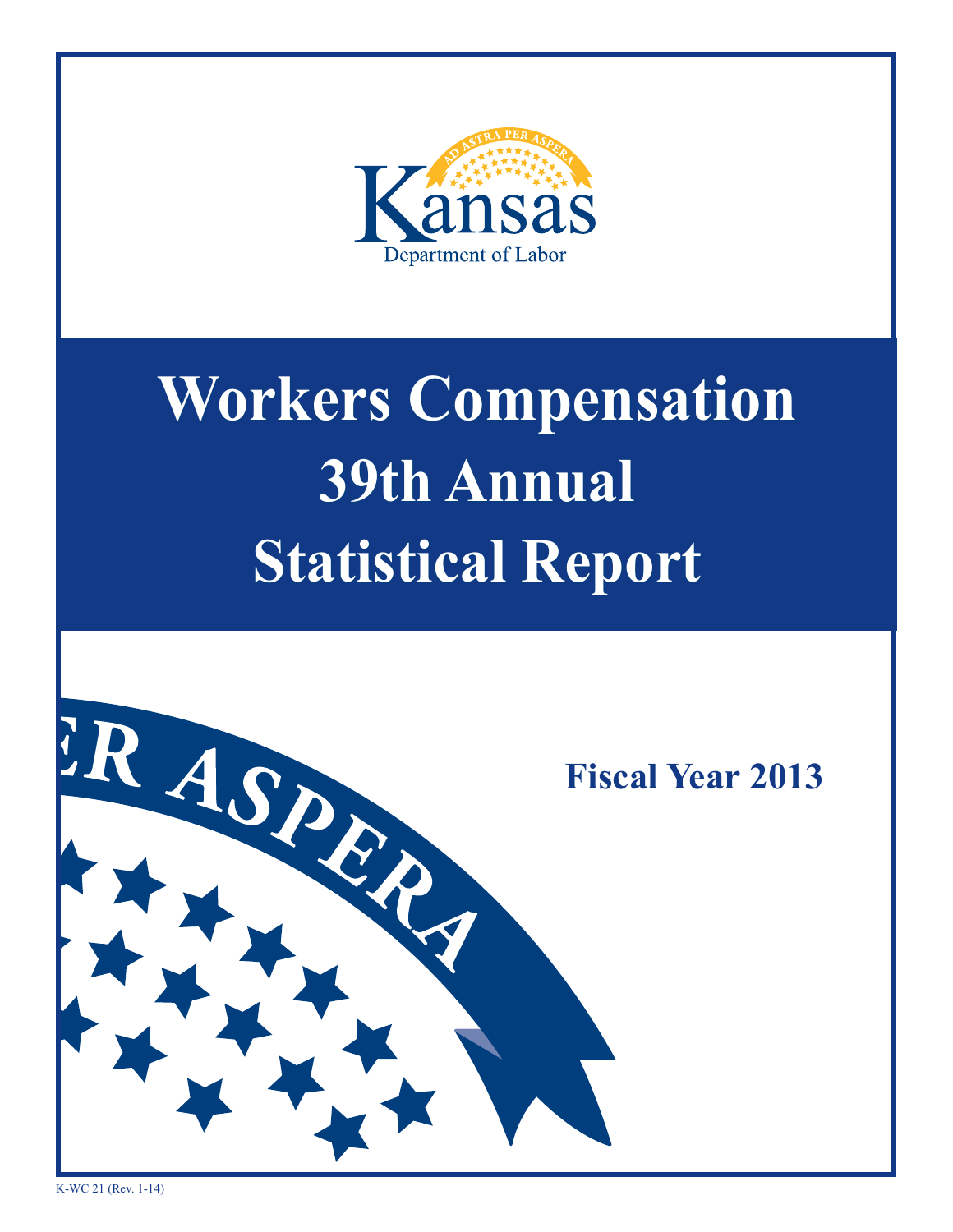# **KANSAS DEPARTMENT OF LABOR**

# **Division of Workers Compensation 39th Annual Statistical Report Fiscal Year 2013**

**January 2014**

**Lana Gordon, Secretary of Labor Larry Karns, Director of Workers Compensation**

**For More Information Contact:**

**KANSAS DEPARTMENT OF LABOR Division of Workers Compensation Technology and Statistics Unit**

Robert Soria 401 SW Topeka Boulevard, Suite 2 Topeka, KS 66603-3105 (785) 296-4000 x2169 robert.soria@dol.ks.gov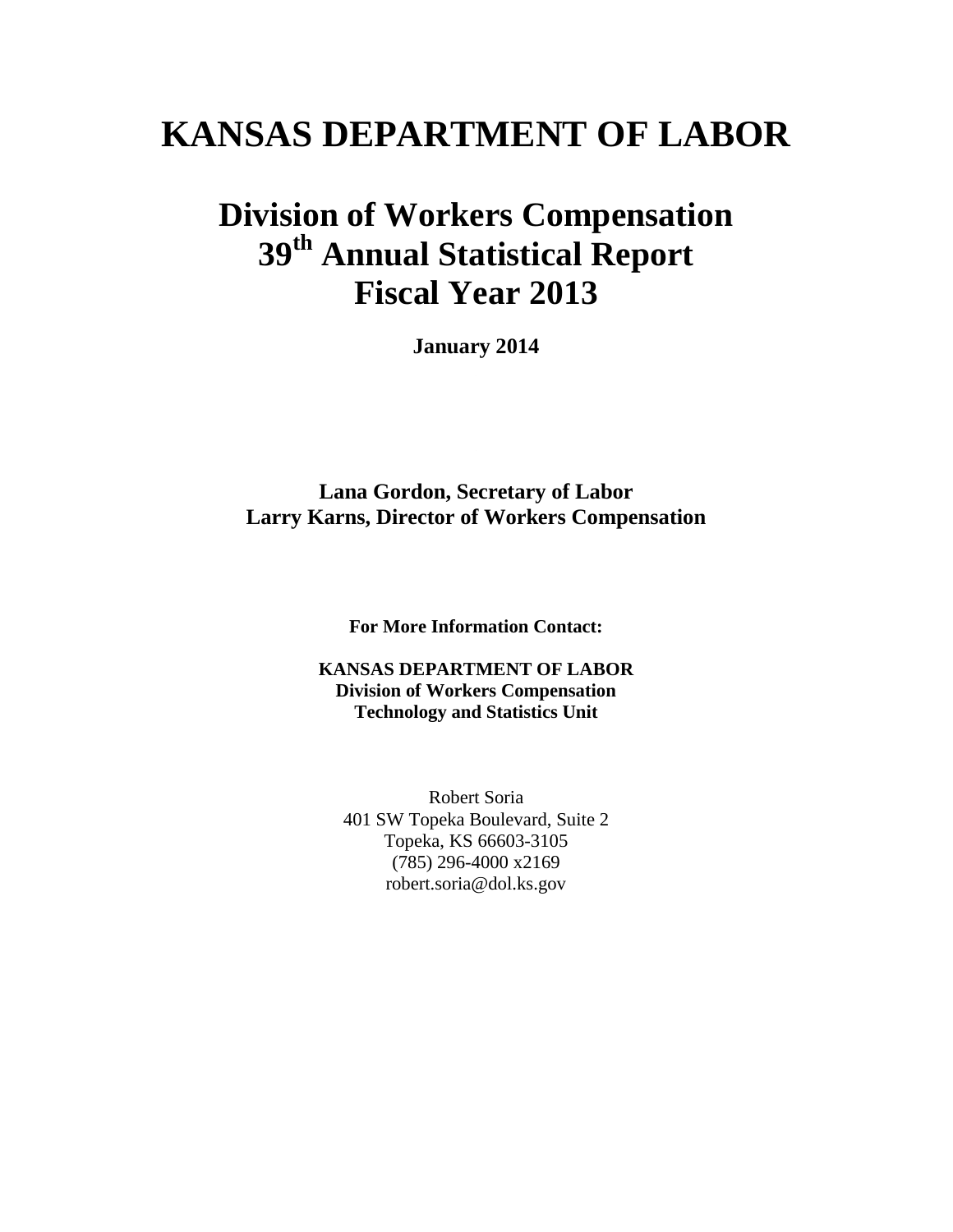## **MESSAGE FROM THE SECRETARY OF LABOR**

Our mission at the Kansas Department of Labor is to enhance the economic well-being of all Kansans through responsive workforce services. Providing quality, timely services to those who are impacted by an injury in the workplace is very important to us. Each year we attempt to summarize these services into an annual report which presents the data from the previous fiscal and calendar year.

In Fiscal Year (FY) 2013, the division processed 14,070 applications for hearings. The business section issued 145 self-insurance permits to employers. The compliance section established 857 employer contacts. This year, the fraud and abuse unit collected \$301,209.46 in restitution and civil penalties. In addition, the ombudsman section answered information requests from 18,199 parties and the research unit responded to more than 43,000 requests for workers compensation histories.

We continue to pursue utilizing technology to make workers compensation claims easier for our customers to file and for us to process. The Electronic Data Interchange (EDI) which allows for electronic reporting of initial injuries and follow-up by insurers has more than 90 trading partners submitting data on behalf of more than 300 insurance carriers and selfinsured employers. During FY 2013, 50 percent of all original accident reports were filed electronically. We anticipate this number will grow as we complete migration to a mandatory EDI system in January 2014.

We offer web-based services in the area of coverage verification. This allows external users to access coverage information through the Kansas Department of Labor website: [www.dol.ks.gov.](http://www.dol.ks.gov/) We will continue to update and utilize our website to make more information available to our customers.

Would you please provide us with your feedback? We would like to know what sections of this report are most helpful to you. We would also like to know how we can best improve our services to you, our customer. Please email us at [wc@dol.ks.gov](mailto:wc@dol.ks.gov) with your comments.

Sincerely,

Lana Gordon)

Lana Gordon Secretary, Department of Labor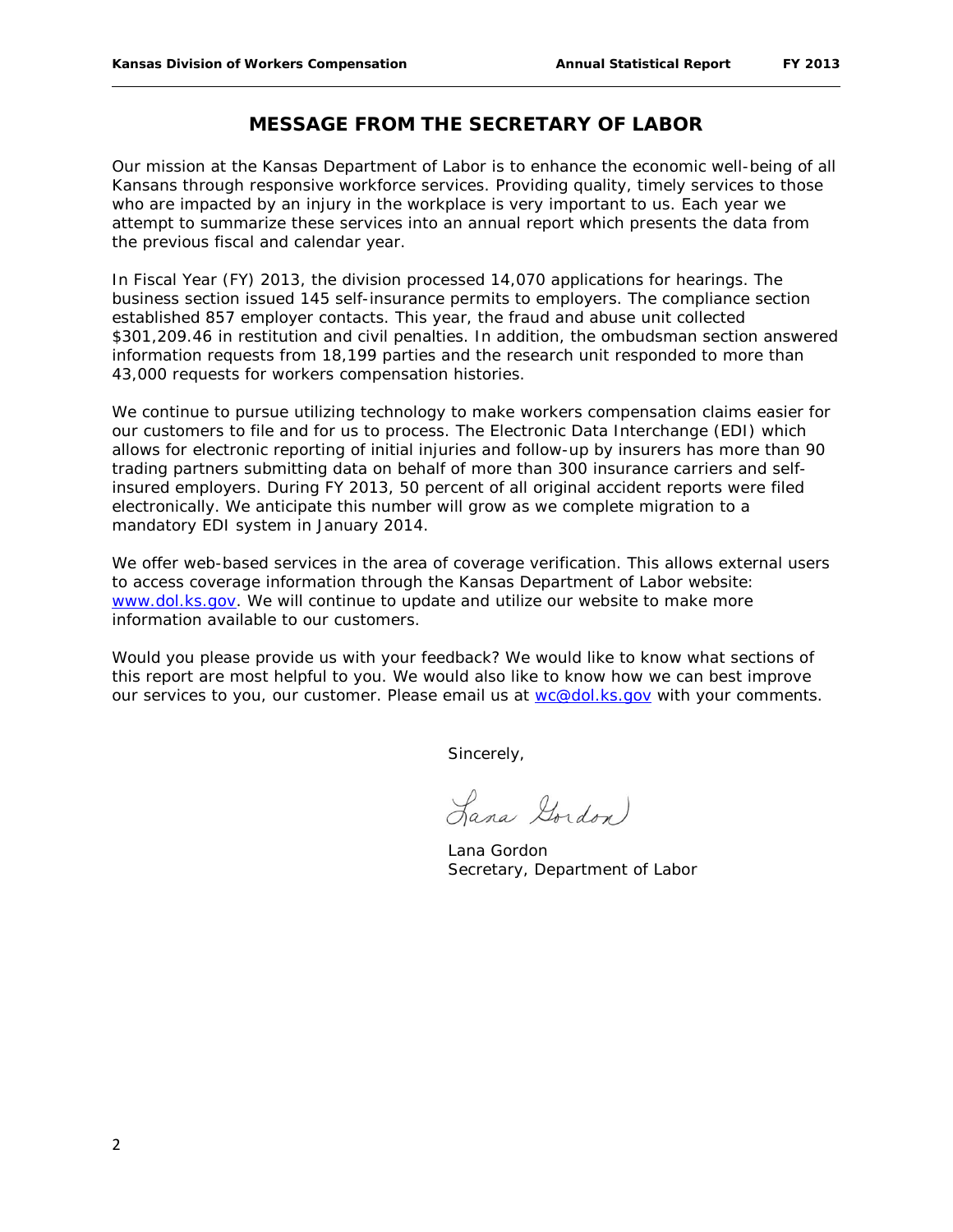# **INTRODUCTION**

The Kansas Legislature enacted the State's first law governing workers compensation, as a no-fault system, more than one hundred years ago – in 1911. Although many significant changes to its provisions have been made since then, the basic premise and purpose of the law have remained much the same. The premise is that those injured in industrial accidents should be compensated regardless of who is at fault. The purpose is to provide protection to the injured employee through employer safety efforts, medical treatment and partial compensation for lost income.<sup>[1](#page-3-0)</sup>

Until 1939, the responsibility for administering the workers compensation law resided with a "workmen's compensation commissioner" whose authority extended from a series of public commissions to which the position reported, including the Public Safety Commission in the 1920s and the Commission of Labor and Industry in the 1930s. In 1939, the Kansas Legislature created and transferred jurisdiction over workers compensation to a stand-alone agency named the Office of the Workmen's Compensation Commissioner. In 1961, the legislature reorganized the office again, into the Office of the Director of Workers Compensation. This office subsequently became a division under the Department of Labor.

The current workers compensation law covers all employers in Kansas, regardless of the number of employees or the kind of work they do, with two exceptions: employers engaged in agricultural pursuits and any employer who during a given calendar year has an estimated payroll less than \$20,000, unless the employer is a subcontractor. The State of Kansas pays no workers compensation benefits to injured workers unless they are state employees. Private employers pay all benefits owed to their injured workers, either directly from the employer's own resources or indirectly through another party. While most covered employers obtain insurance from private carriers or group pools, provisions in the law establish criteria for certain employers to become self-insured. Potentially eligible employers must apply for approval to use the self-insurance option from the Director of Workers Compensation. Criteria include continuous operation for at least five years, a minimum level of after-tax earnings and a minimum debt/equity ratio. The Kansas Insurance Department approves the formation of group-funded self-insurance pools and determines whether employers qualify for membership in a pool.

 $\overline{\phantom{a}}$ 

<span id="page-3-0"></span><sup>1</sup> Madison v. Key Work Clothes, 182 Kan. 186, 192, 318 P. 2d 991 (1957).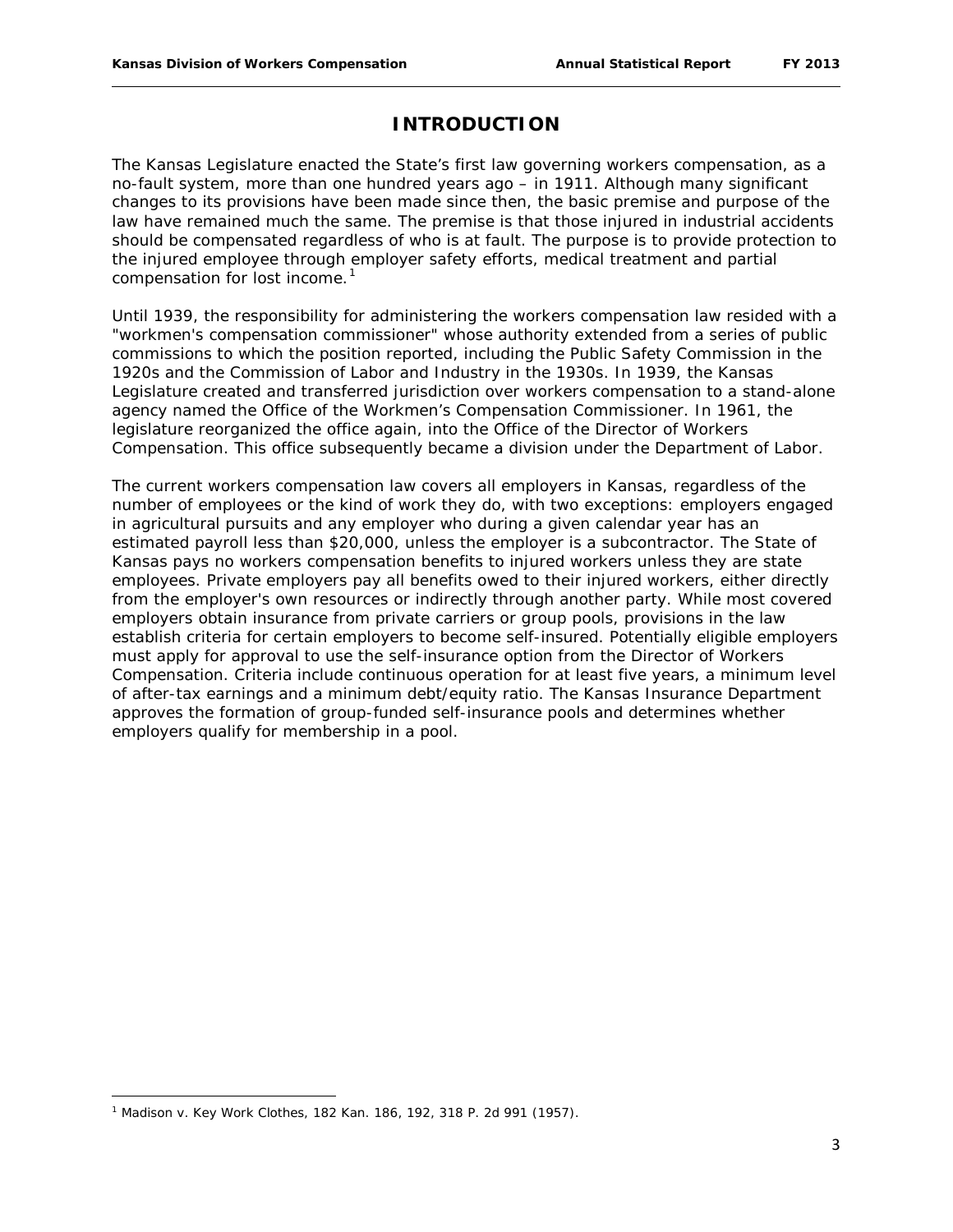## **BENEFITS INFORMATION**

#### **COMPENSATION**

Kansas' Workers Compensation Law requires that an employer or its insurance carrier pay an injured employee two-thirds of the employee's gross average weekly wage, up to the amount of the applicable maximum benefits listed below. To find the appropriate maximum using the list below, look for the range of dates that contain the date of injury and then go to the right to find the maximum dollar amount of the benefit. For example, if the date of injury was August 21, 2013, the maximum weekly benefit one could receive would be \$587. The actual amount a worker receives is the lesser of two amounts: either two-thirds of the worker's gross average weekly wage or the maximum in effect at the date of the injury. This effective maximum does not change over the life of one's claim, even though the maximum benefit level for each new 12-month interval usually increases by a small amount.

#### **Maximum Compensation Schedule**

| Date of Injury                 | <b>Maximum Benefit</b> |
|--------------------------------|------------------------|
| July 1, 2003-June 30, 2004     | \$440                  |
| July 1, 2004-June 30, 2005     | \$449                  |
| July 1, 2005-June 30, 2006     | \$467                  |
| July 1, 2006-June 30, 2007     | \$483                  |
| July 1, 2007-June 30, 2008     | \$510                  |
| July 1, 2008-June 30, 2009     | \$529                  |
| July 1, 2009-June 30, 2010     | \$546                  |
| July 1, 2010-June 30, 2011     | \$545                  |
| July 1, 2011-June 30, 2012     | \$555                  |
| July 1, 2012-June 30, 2013     | \$570                  |
| July 1, 2013-June 30, 2014     | \$587                  |
| <b>Current Weekly Minimum:</b> | \$25                   |

#### **MEDICAL**

A person injured on the job is entitled to all medical treatment that may be needed to cure or relieve the effects of the injury. Under the law, the employer has the right to choose the treating physician. If the worker seeks treatment from a doctor not authorized or agreed upon by the employer, the insurance company is only liable for a maximum of \$500 toward such medical bills. The employee does have the right to apply to the Director of Workers Compensation for a change of doctor. An injured worker is generally entitled to mileage reimbursement for trips to see a physician for distances in excess of five miles for the round trip. The injured worker generally also can obtain reimbursement if transportation must be hired. Weekly compensation is payable at the above applicable rate for the duration of the disability. In no case can such payments exceed a total of \$155,000 for permanent total or \$130,000 for permanent partial or temporary disability.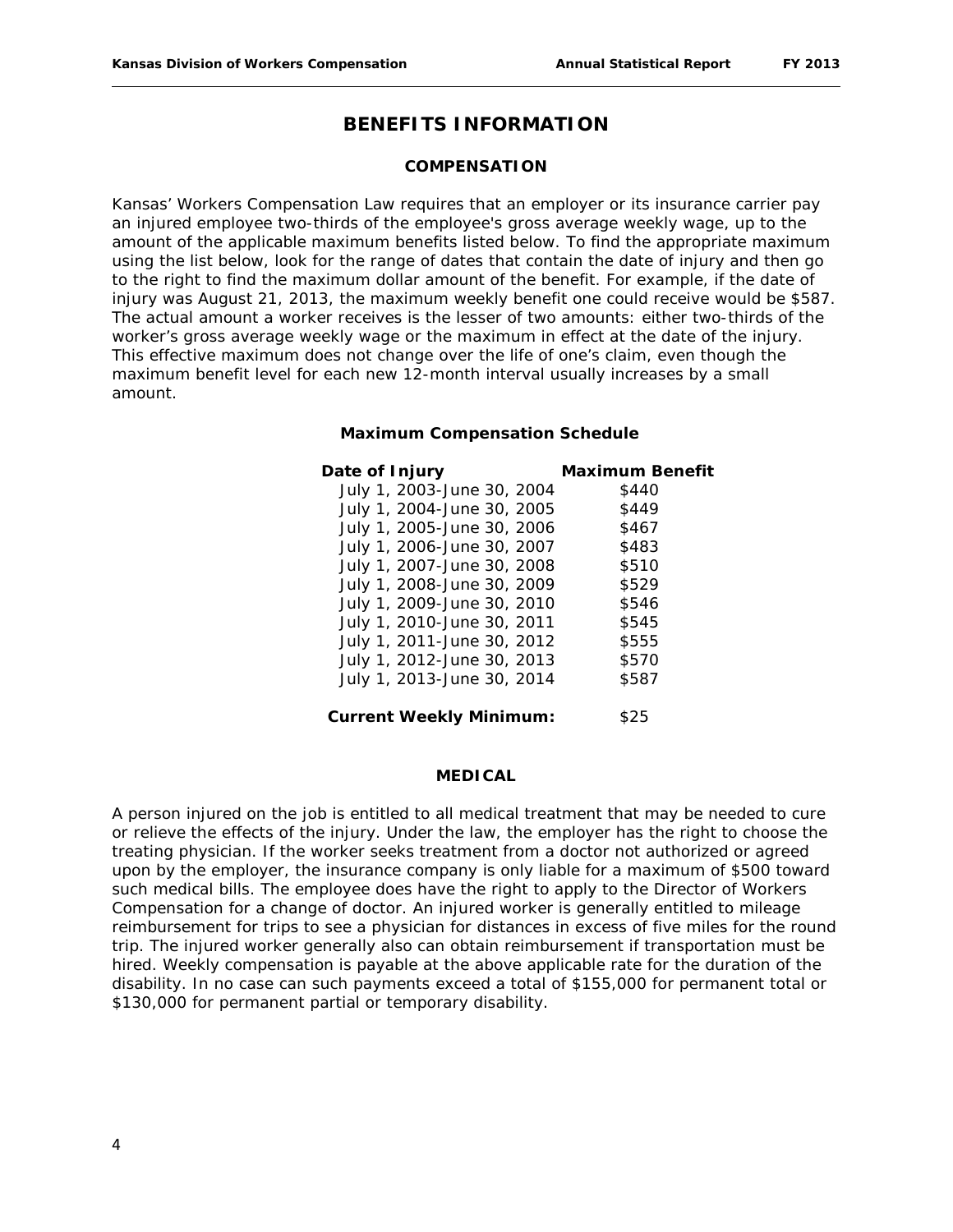# **BENEFITS INFORMATION**

#### **CATEGORIES OF DISABILITY COMPENSATION BENEFITS**

**Temporary Total Disability** is paid when the employee, due to an injury, is unable to engage in any type of substantial and gainful employment. Benefits are paid for the duration of the disability.

**Permanent Total Disability** is paid when the employee, due to an injury, has been rendered completely and permanently incapable of engaging in any type of substantial and gainful employment. The loss of both eyes, both hands, both arms, both feet or both legs, and any combination thereof, in the absence of proof to the contrary, shall also constitute a permanent total disability. Substantially total paralysis or incurable imbecility or insanity resulting from injury independent of all other causes also shall constitute permanent total disability.

**Permanent Partial Scheduled Disability** is paid when the employee sustains complete or partial loss of use of a body part, such as an arm, due to a job-related injury. Compensation is limited to a percentage of the scheduled number of weeks.

**Permanent Partial General Disability** is paid when the employee sustains permanent partial disability not specifically covered by the schedule. Compensation is based on the percentage of disability remaining after recovery and is limited to 415 weeks.

**Survivors' Benefits** of \$300,000 are paid to an employee's surviving spouse and dependent children if death occurs as a result of injury. If there is no surviving spouse or dependents, the legal heirs are entitled to \$25,000. Burial expenses up to \$5,000 also are covered.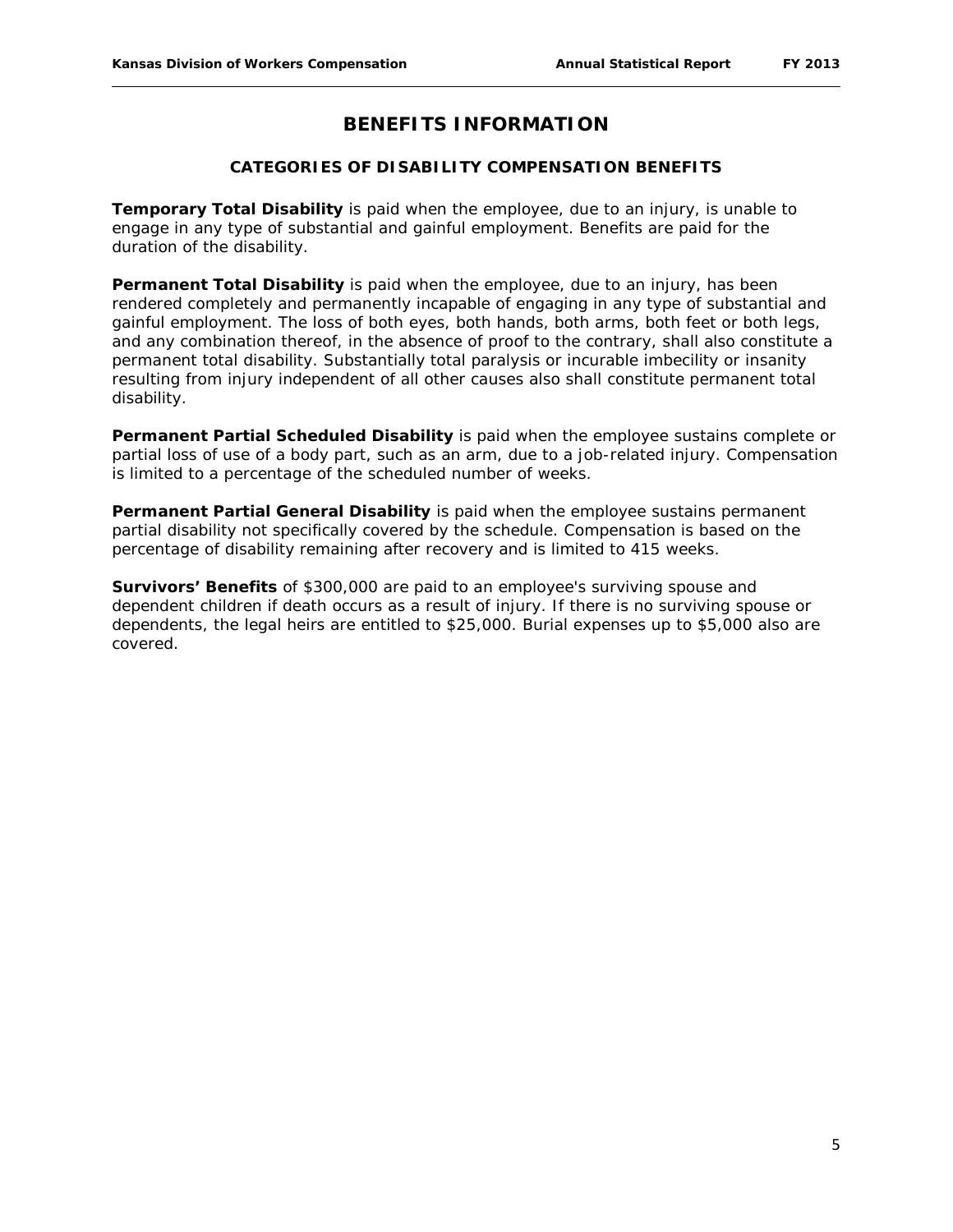# **ACKNOWLEDGEMENTS**

This 39<sup>th</sup> Annual Statistical Report would not have been possible without the dedication and resourcefulness of the following people and organizations:

#### **KANSAS DEPARTMENT OF LABOR**

Lana Gordon, Secretary Brad Burke, Deputy Secretary

#### **Division of Workers Compensation**

Larry Karns, Director Kristi Schmidt, Public Service Administrator David Sprick, Administrator, Operations Section Carol Cast, Administrator, Public Resources Section Alan Stanton, Public Service Executive **Technology and Statistics Unit**

Robert Soria, Research Analyst and principal author Derek Van, Research Analyst Georgia Rogers, Research Analyst Jessica Webb, Program Consultant

#### **Cover design, editing and marketing:**

Division of Marketing and Communications

#### **KANSAS INSURANCE DEPARTMENT**

**Insurance Experience and Workers Compensation Fund Tables furnished by:**

Jim Newins, Director, Property and Casualty Division Kathy Bohnhoff, Comptroller

#### **WASHBURN UNIVERSITY**

**Statistical Consultation:**

Dr. Ron Wasserstein, Professor of Statistics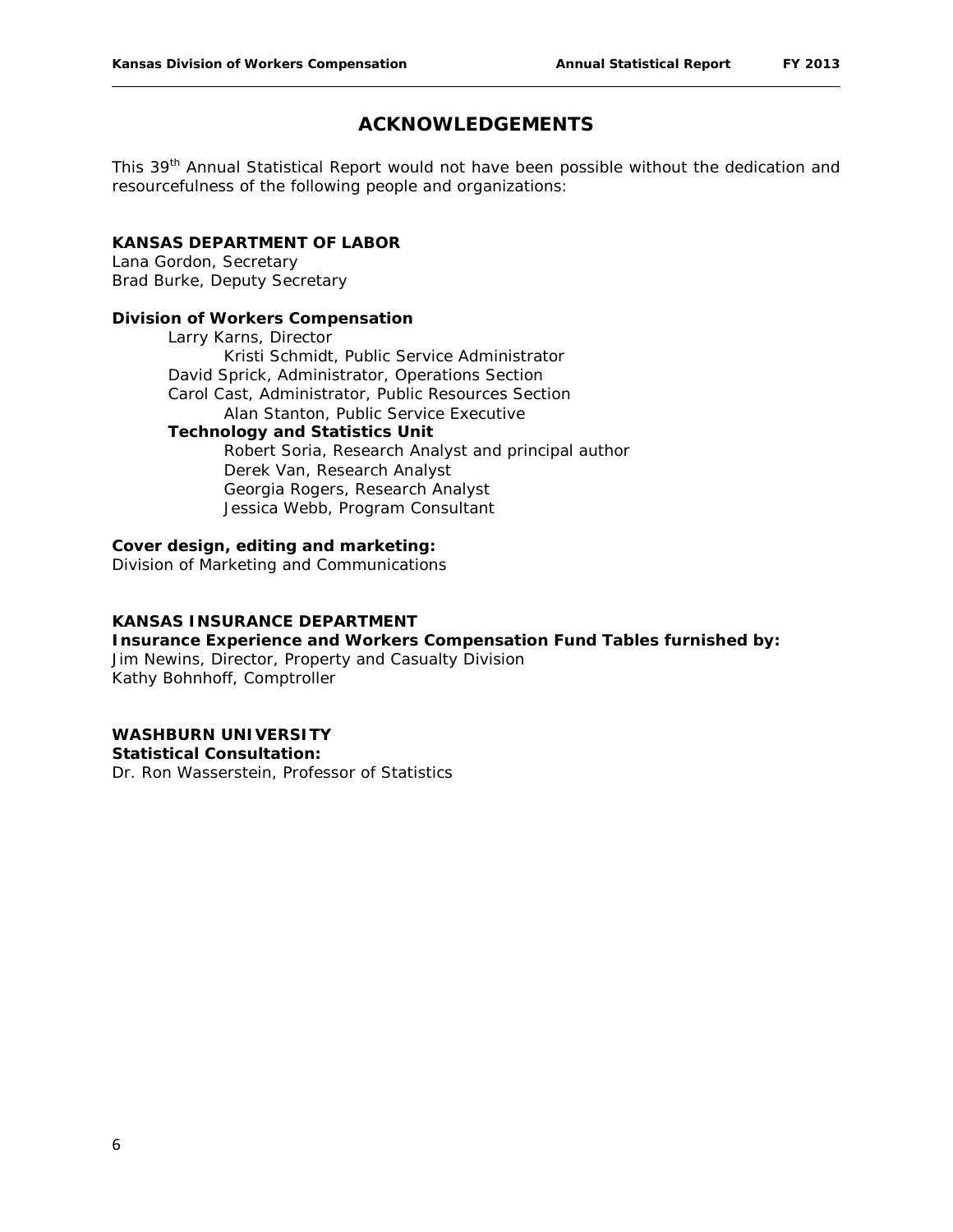# **TABLE OF CONTENTS**

| SECTION ONE: Administrative Profile of the Division of Workers Compensation FY 2013 9 |  |
|---------------------------------------------------------------------------------------|--|
|                                                                                       |  |
|                                                                                       |  |
|                                                                                       |  |
|                                                                                       |  |
|                                                                                       |  |
|                                                                                       |  |
|                                                                                       |  |
|                                                                                       |  |
|                                                                                       |  |
|                                                                                       |  |
|                                                                                       |  |
|                                                                                       |  |
|                                                                                       |  |
|                                                                                       |  |
|                                                                                       |  |
|                                                                                       |  |
|                                                                                       |  |
|                                                                                       |  |
|                                                                                       |  |
|                                                                                       |  |
|                                                                                       |  |
|                                                                                       |  |
|                                                                                       |  |
|                                                                                       |  |
|                                                                                       |  |
|                                                                                       |  |
|                                                                                       |  |
|                                                                                       |  |
|                                                                                       |  |
|                                                                                       |  |
|                                                                                       |  |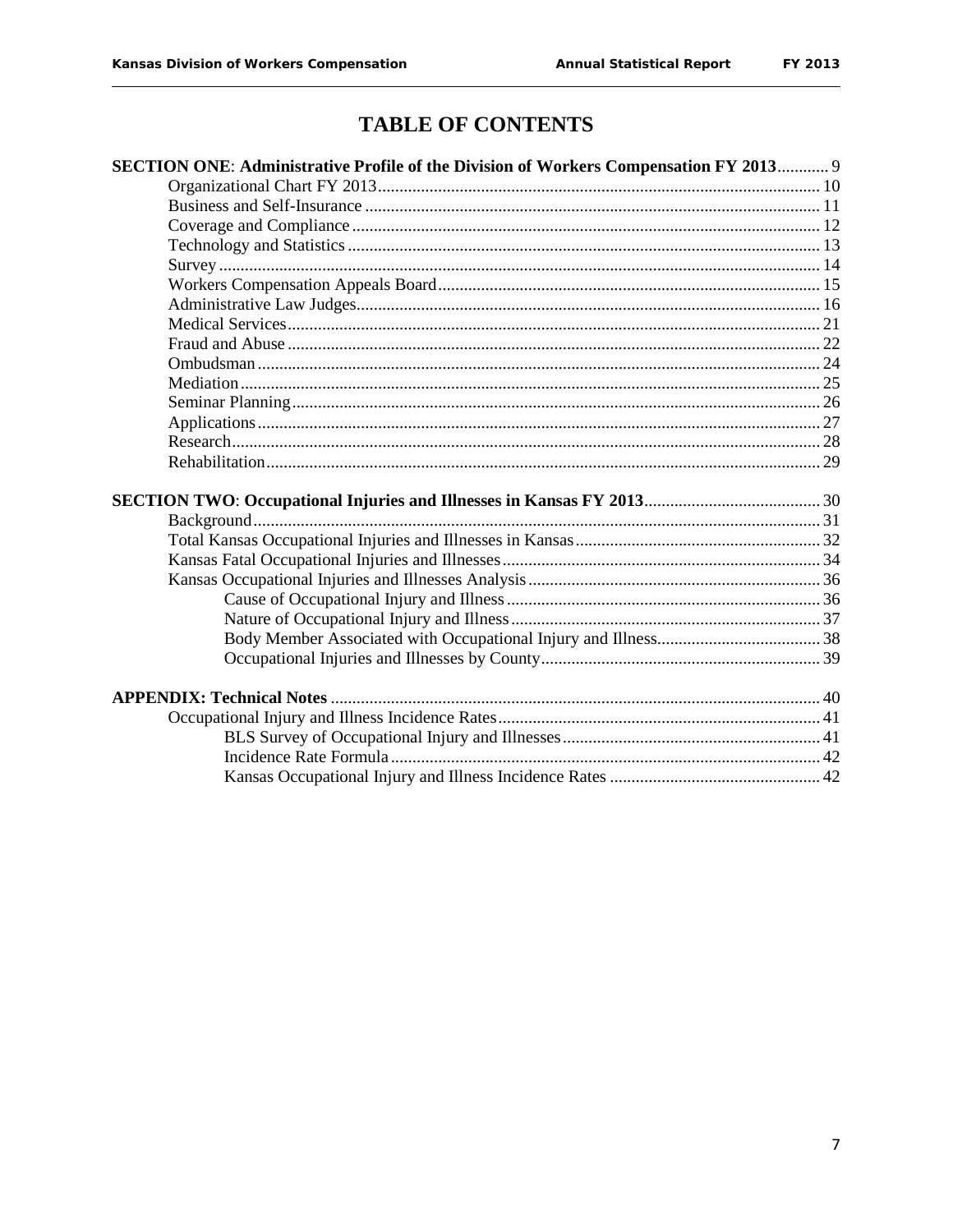# **LISTS OF TABLES AND FIGURES**

#### **TABLES SECTION ONE**

| $1 - 1$ | Administrative Law Judges Monthly Case Report by Hearing Type FY 2013 18             |  |
|---------|--------------------------------------------------------------------------------------|--|
| $1 - 2$ |                                                                                      |  |
| $1 - 3$ |                                                                                      |  |
| $1-4$   |                                                                                      |  |
| $2 - 1$ | <b>SECTION TWO</b>                                                                   |  |
| $2 - 2$ | Total Kansas Occupational Injuries and Illnesses Incidence Rate FY 2004 - FY 2013 32 |  |
| $2 - 3$ |                                                                                      |  |
| $2 - 4$ | Kansas Fatal Occupational Injuries and Illnesses Incidence Rate FY 2004 - FY 2013 34 |  |
|         |                                                                                      |  |

- 2-5 Most Frequent Cause of Injury by Rank FY 2009 FY 2013 ......................................................... 36 2-6 Most Frequent Nature of Injury by Rank FY 2009 - FY 2013 ........................................................ 37
- 2-7 Most Frequent Body Member Injured by Rank FY 2009 FY 2013 .............................................. 38
- 2-8 Counties Reporting Greatest Number of Accidents FY 2013 ......................................................... 39
- 2-9 Counties Reporting Greatest Number of Accidents per 100 Workers FY 2013.............................. 39

# **FIGURES**

#### **SECTION ONE**

| $1-1$   | Organizational Chart Kansas Department of Labor Division of Workers Compensation |  |
|---------|----------------------------------------------------------------------------------|--|
|         |                                                                                  |  |
| $1 - 2$ |                                                                                  |  |
| $1 - 3$ |                                                                                  |  |
| $1 - 4$ |                                                                                  |  |
| $1 - 5$ |                                                                                  |  |
| $1-6$   |                                                                                  |  |
| $1 - 7$ |                                                                                  |  |
| $1 - 8$ |                                                                                  |  |
| $1-9$   |                                                                                  |  |
|         |                                                                                  |  |

#### **SECTION TWO**

| $2-1$   |                                                                                     |  |
|---------|-------------------------------------------------------------------------------------|--|
| $2 - 2$ | Total Kansas Occupational Injuries & Illnesses Annual Change in Accident Counts and |  |
|         |                                                                                     |  |
| $2 - 3$ |                                                                                     |  |
| $2 - 4$ |                                                                                     |  |
| $2 - 5$ |                                                                                     |  |
| $2 - 6$ |                                                                                     |  |
| $2 - 7$ | Most Frequent Body Member Reported in Occupational Injuries & Illnesses FY 2013 38  |  |
| $2 - 8$ |                                                                                     |  |
|         |                                                                                     |  |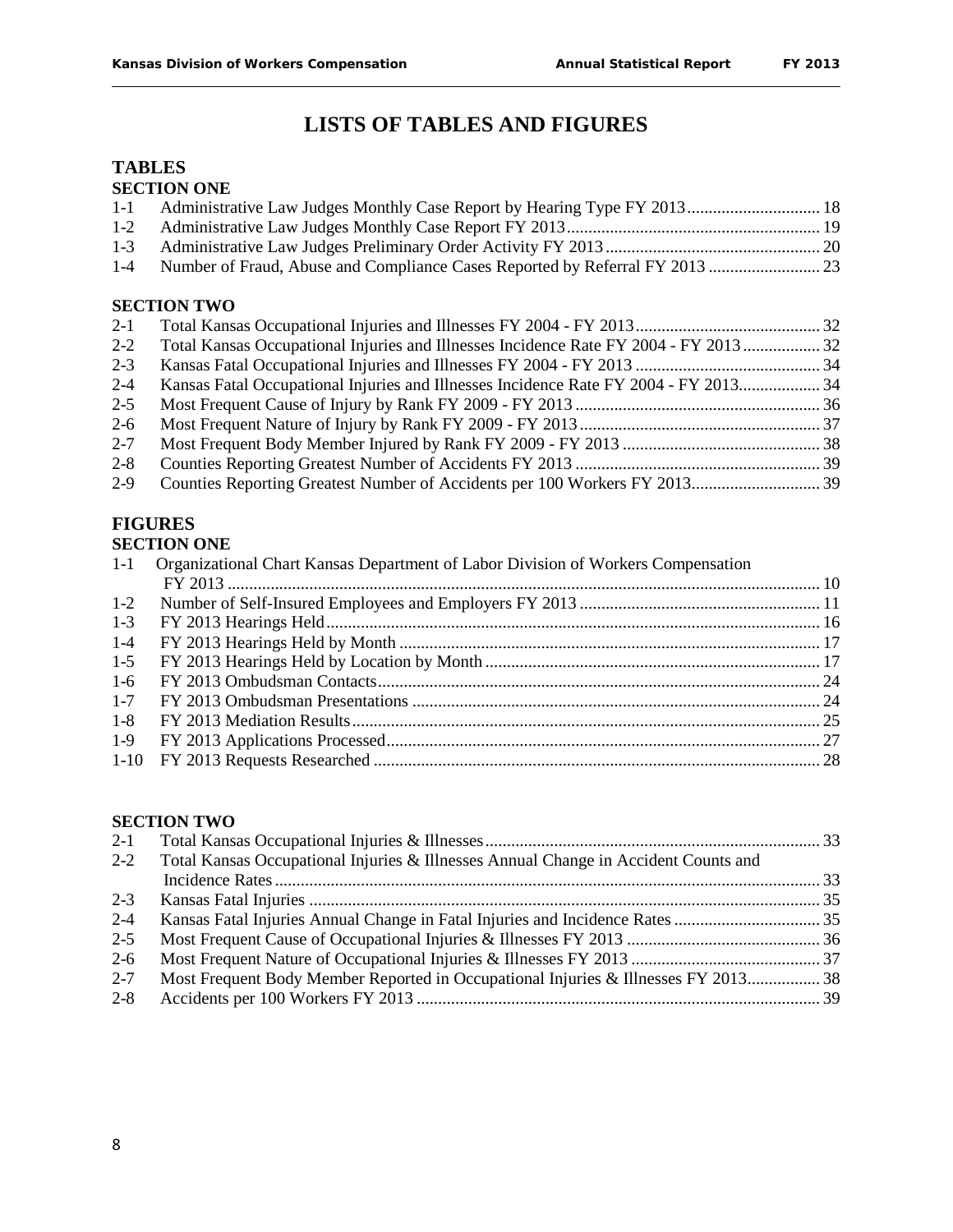# **Section 1**

# **Administrative Profile of the Kansas Division of Workers Compensation FY 2013**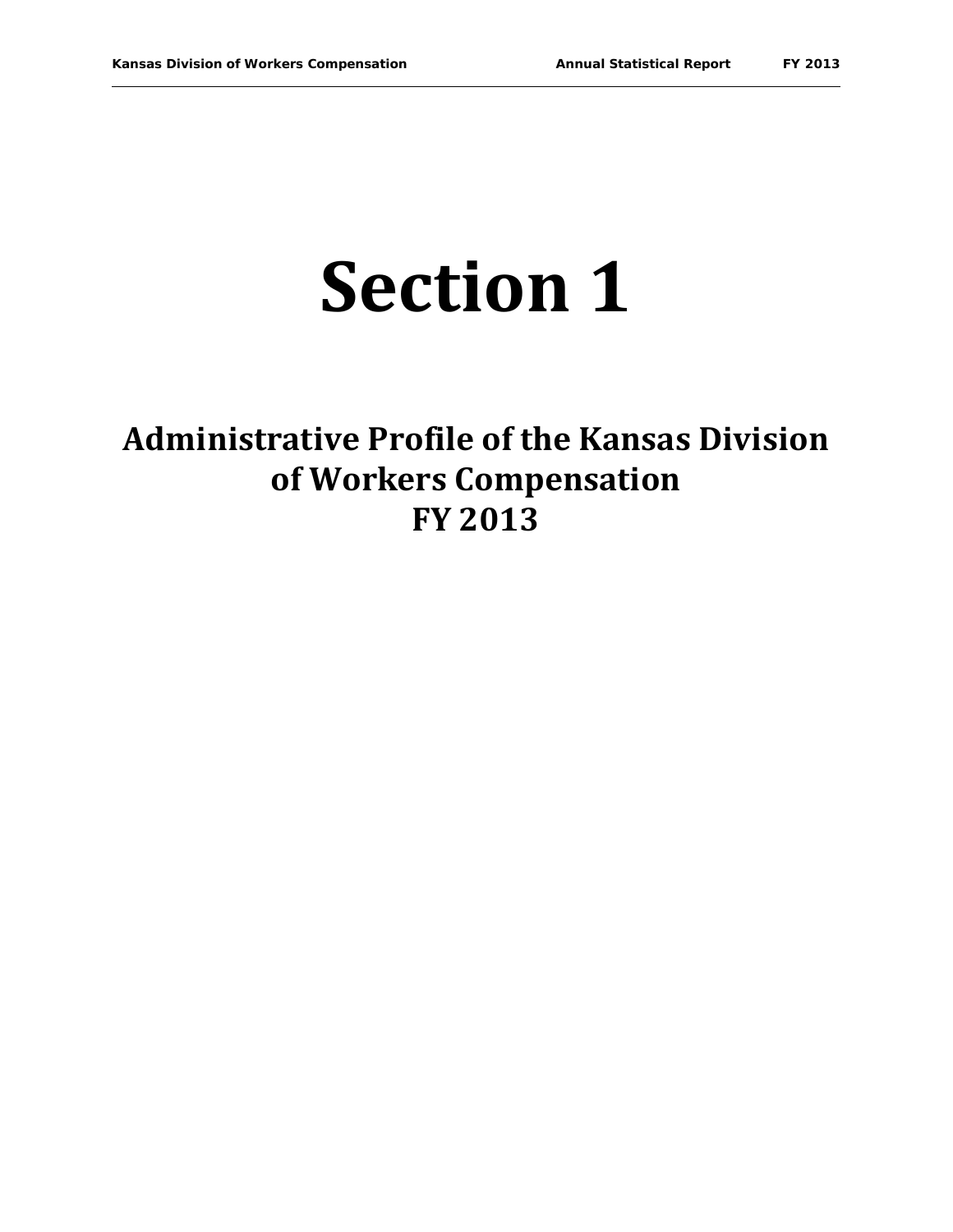

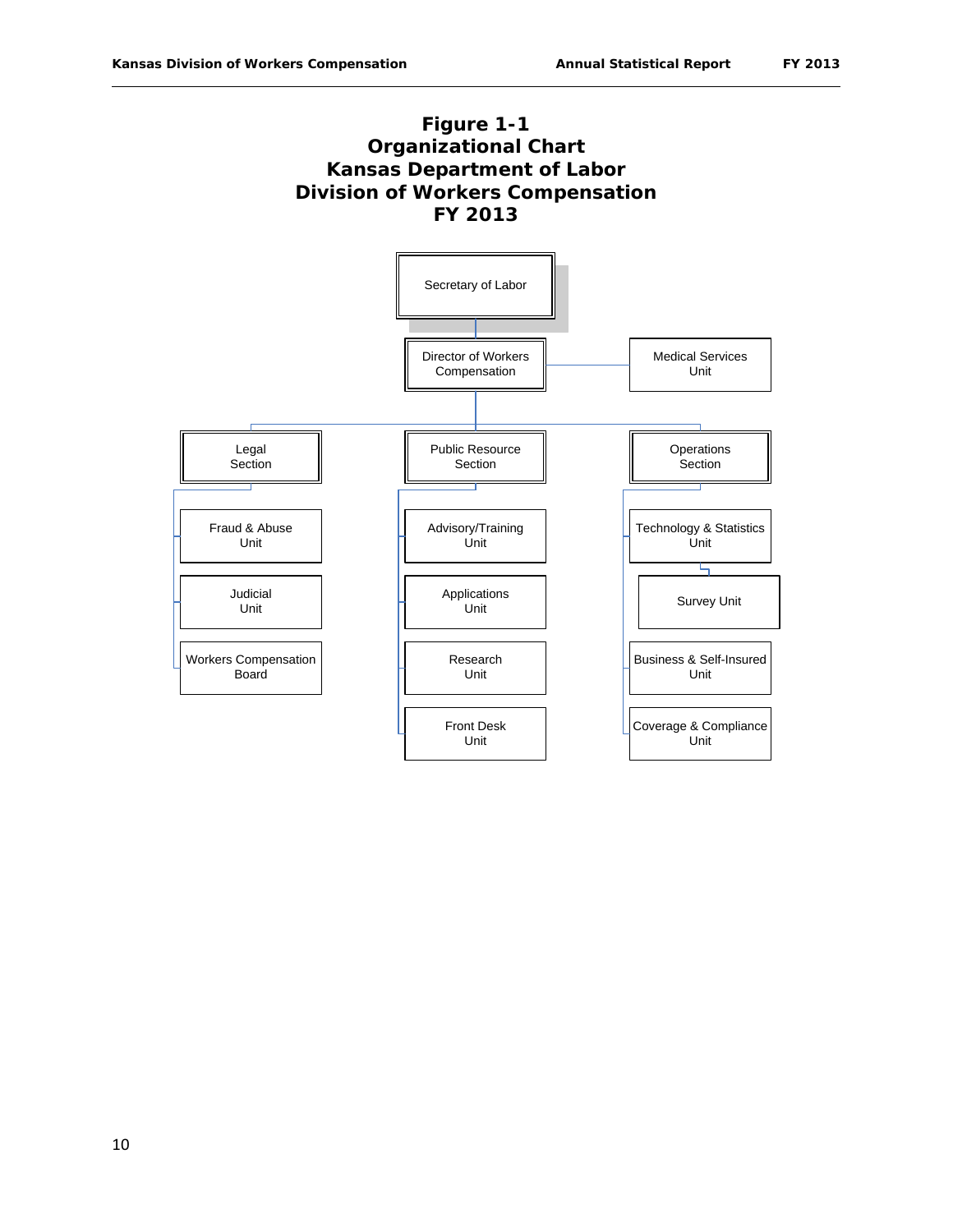# **Business and Self-Insurance**

#### **Objective**

Administer the state self-insurance program and manages the business operations of the division.

#### **Tasks**

- Conducts in-depth company and financial review of self-insured employers.
- Responsible for the assessment of workers compensation fees.
- Manages all assessment accounting, mathematical calculations, data accumulation and storage, voucher preparation, fee fund deposits, ordering and accounting for equipment and supplies for the division.
- Conducts registration for the annual division seminar.
- Prepares the annual division fiscal year budget.
- Sells the Workers Compensation Law Book and the Medical Fee Schedule.

#### **Quick Facts**

#### **Assessments Collected to Finance 2014**

- \$461,433,904 reported losses paid in CY 2012.
- \$12,838,254 assessments collected in FY 2013.
- Current assessment factor is .0279.
- 823 carriers, pools and self-insurers reported to the division.

#### **Self Insurance**

- 2 employers' new applications approved.
- 7 permits cancelled.

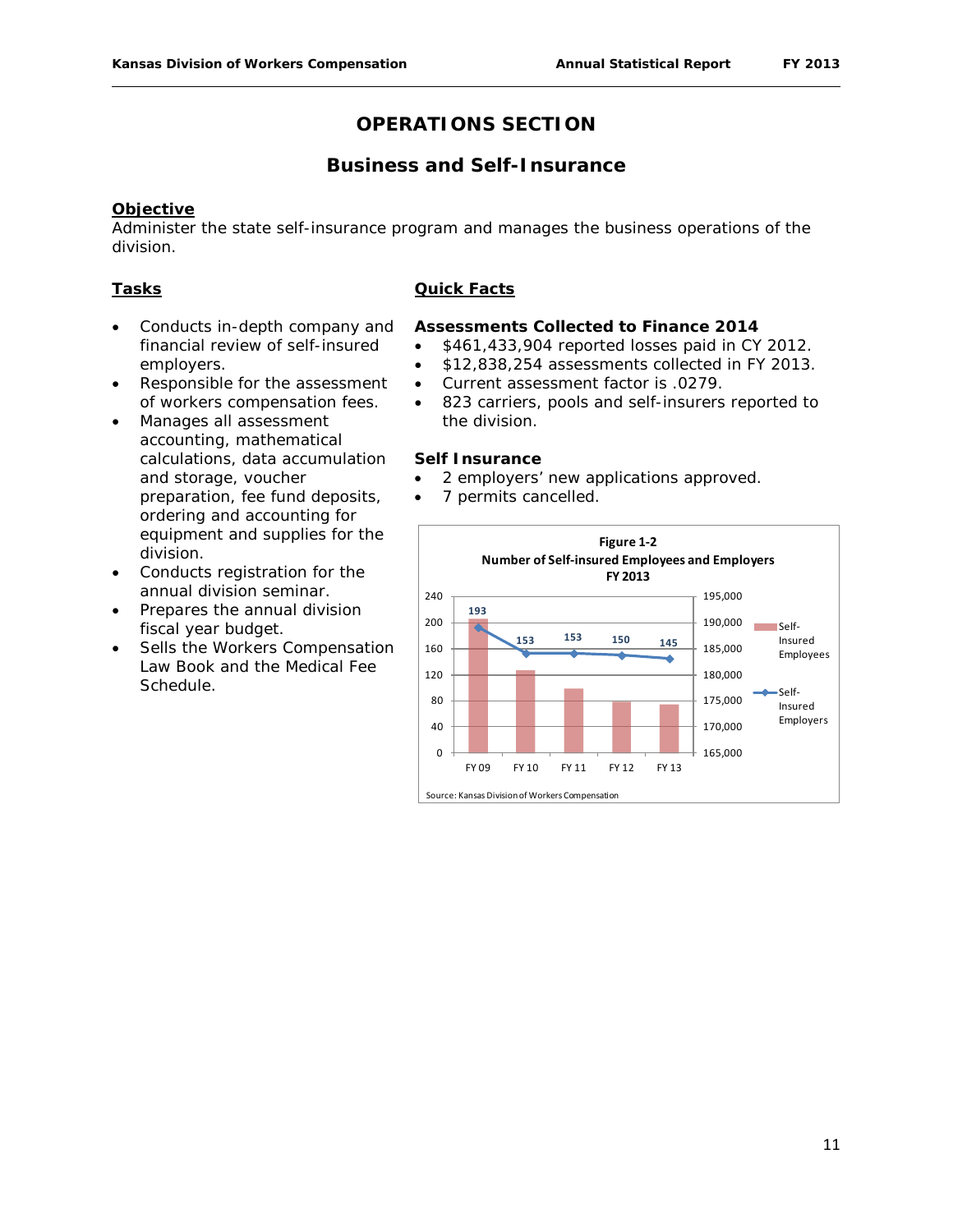# **Coverage and Compliance**

#### **Objective**

Ensure all businesses in Kansas are aware of their responsibilities and in compliance with the Workers Compensation Act.

#### **Tasks**

- Administers and enforces mandated proof of coverage and compliance.
- Assures all accident reports are timely filed.
- Ensures all accident reports are properly processed and checked for complete information.
- Enters new and updated information into database.
- Verifies Social Security numbers with Social Security Administration.
- Gathers employer and carrier information from accident reports and quickly researches and resolves incomplete information.

#### **Quick Facts**

#### **Coverage and Compliance**

- 23,248 employers researched.
- 857 employers contacted for no proof of coverage with 269 of these referred to the fraud unit for investigation.
- 101 employers obtained coverage, 225 employers provided proof of coverage or explanation for exemption and 945 employers provided renewed certificates of coverage.

#### **Data Entry**

- 30,333 accident reports entered into database.
- 3,876 employers created and 4,488 updated in database.

#### **Social Security Verification**

• 13,301 claimants created and 30,427 updated in database.

#### **Research**

• 17,914 EDI accidents, 1,141 elections and 366 dockets required additional research.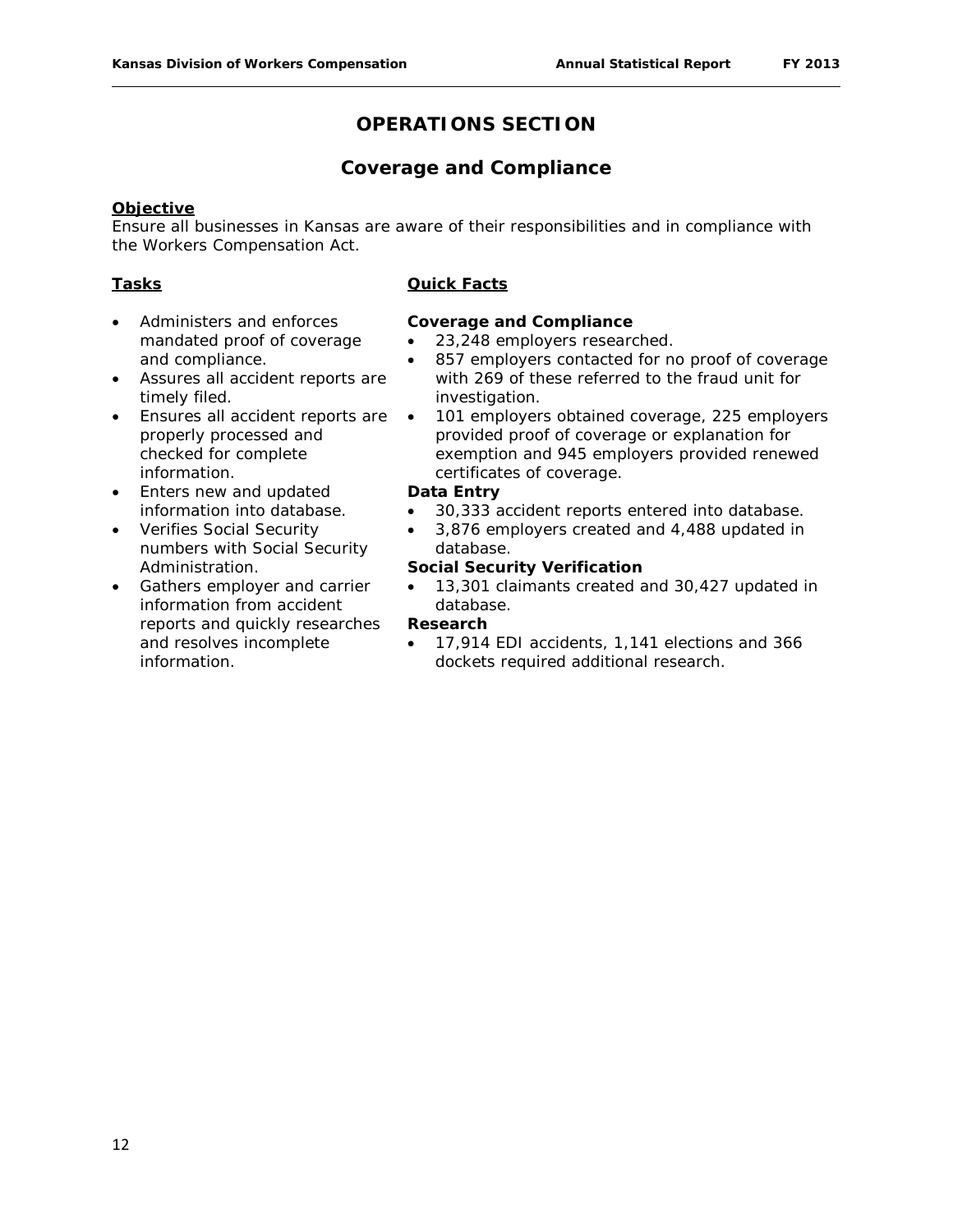# **Technology and Statistics**

#### **Objective**

Deliver workers compensation information to the Kansas Department of Labor, the Legislature and the general public.

#### **Tasks**

- Administers the division's statutory Electronic Data Interchange (EDI) program.
- Publishes annual statistical report and closed claim study.
- Coordinates with KDOL Information Technology Division to maintain and enhance the database and resolve operational database implementation issues.
- Maintains several data marts of Kansas workers compensation claims information on workrelated accidents.
- Generates reports from research studies and evaluations.
- Responds to ad hoc research requests from internal and external customers.
- Manages content for the division Web pages on the KDOL website.
- Migration from KS EDI Release 1 to Release 3 began April 1, 2013, with a phased implementation approach over three quarters.
- K.A.R. 51-9-17 mandates all first and subsequent reports of injuries to be reported electronically using KS EDI Release 3.
- Migration to KS EDI Release 3 will be completed by January 2014.
- More than 90 trading partners utilized EDI to send reports on behalf of 300 insurance carriers and 20 self-insured employers.
- EDI first reports of injury constituted 31,998 or over 50 percent of all accident reports filed.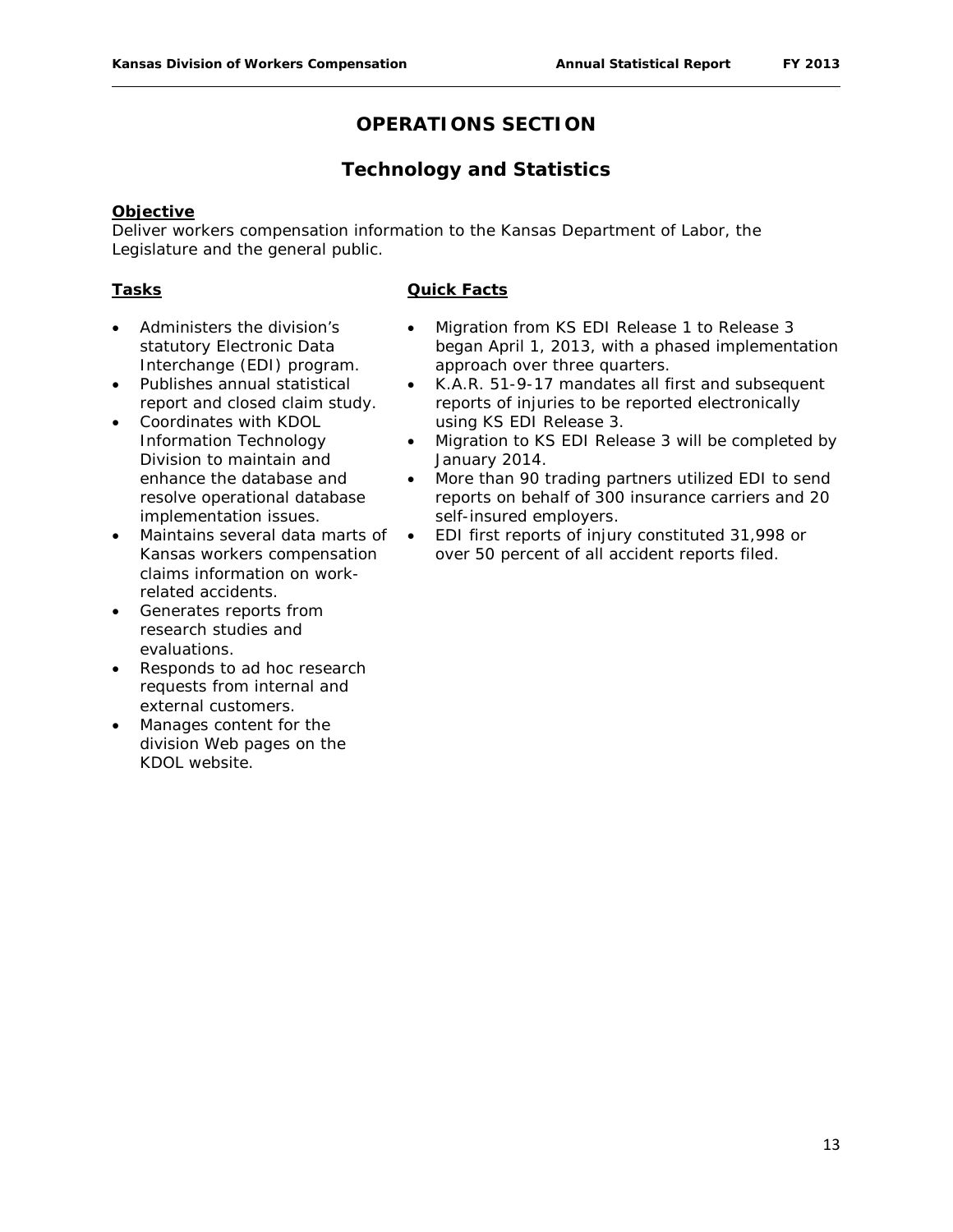## **Survey**

#### **Objective**

Administer the Survey of Occupational Injuries and Illnesses (SOII) and Census of Fatal Occupational Injuries (CFOI) programs. Provide occupational injury and illness and employment data to the Occupational Safety and Health Administration (OSHA).

#### **Tasks**

- Administers surveys for the Bureau of Labor Statistics and the Occupational Safety and Health Administration.
- Contacts survey nonrespondents to try and collect data.
- Contacts survey respondents to clarify data and ensure quality.
- Maintains and updates survey respondent database.
- Utilizes specialized software and troubleshoots survey respondent issues.
- Researches, verifies and documents workplace fatalities.
- Generates materials for media releases and publication of survey results and statistics.
- Tests software for Bureau of Labor Statistics regional office.

#### **Quick Facts**

#### **SOII**

- Estimates annual counts and incidence rates of non-fatal workplace injuries and illnesses.
- Case circumstances and workers characteristics are reported for cases that involve days away from work.
- Private sector survey responses are mandatory under Public Law 91-596.
- Public sector survey responses are voluntary.

#### **CFOI**

- Each fatality case must have at least two substantiating documents.
- A qualifying document can include death certificates, workers compensation accident reports, OSHA reports, news accounts, coroner's reports, obituaries, employer questionnaires and other federal and state records.
- Each fatality is counted in the state where the incident occurs regardless of state of employment to eliminate duplicate reporting.
- Heart attacks and illness victims are excluded from the count.

#### **OSHA**

- Tracks occupational injuries and illnesses on a national level by industry type.
- Utilized for enforcement purposes.
- Survey responses are mandatory under Public Law 91-596.
- Kansas collects data for a six-state area: Kansas, Nebraska, South Dakota, North Dakota, Montana and Idaho.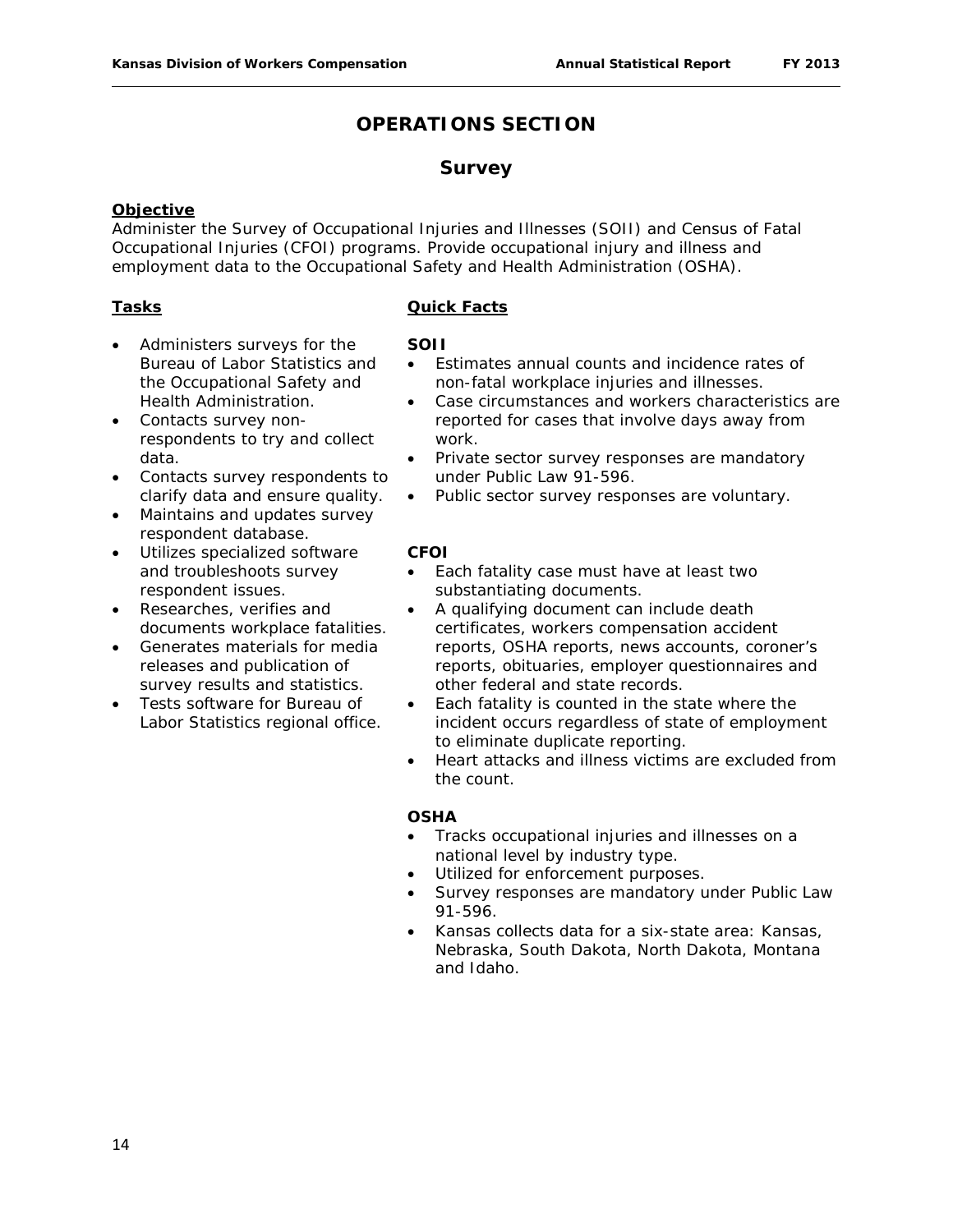# **LEGAL SECTION**

# **Workers Compensation Appeals Board**

#### **Objective**

The Board has jurisdiction to review appeals from all final orders and certain preliminary hearing orders entered by the state's ten administrative law judges and to review appeals from orders entered in utilization review proceedings.

#### **Tasks**

#### **Quick Facts**

- Makes timely decisions while maintaining consistency and fairness within the law.
- 385 decisions issued.
- 431 applications for review received.
- 434 dispositions generated including dismissals and settlements.
- Reviews appeals from all final orders and certain preliminary hearing orders.
- Reviews appeals from orders entered in utilization review proceedings.
- Appeals of Board decisions are taken directly to the Kansas Court of Appeals.

Visit the Board's website at: [www.dol.ks.gov/WC/about\\_board.html.](http://www.dol.ks.gov/WC/about_board.html)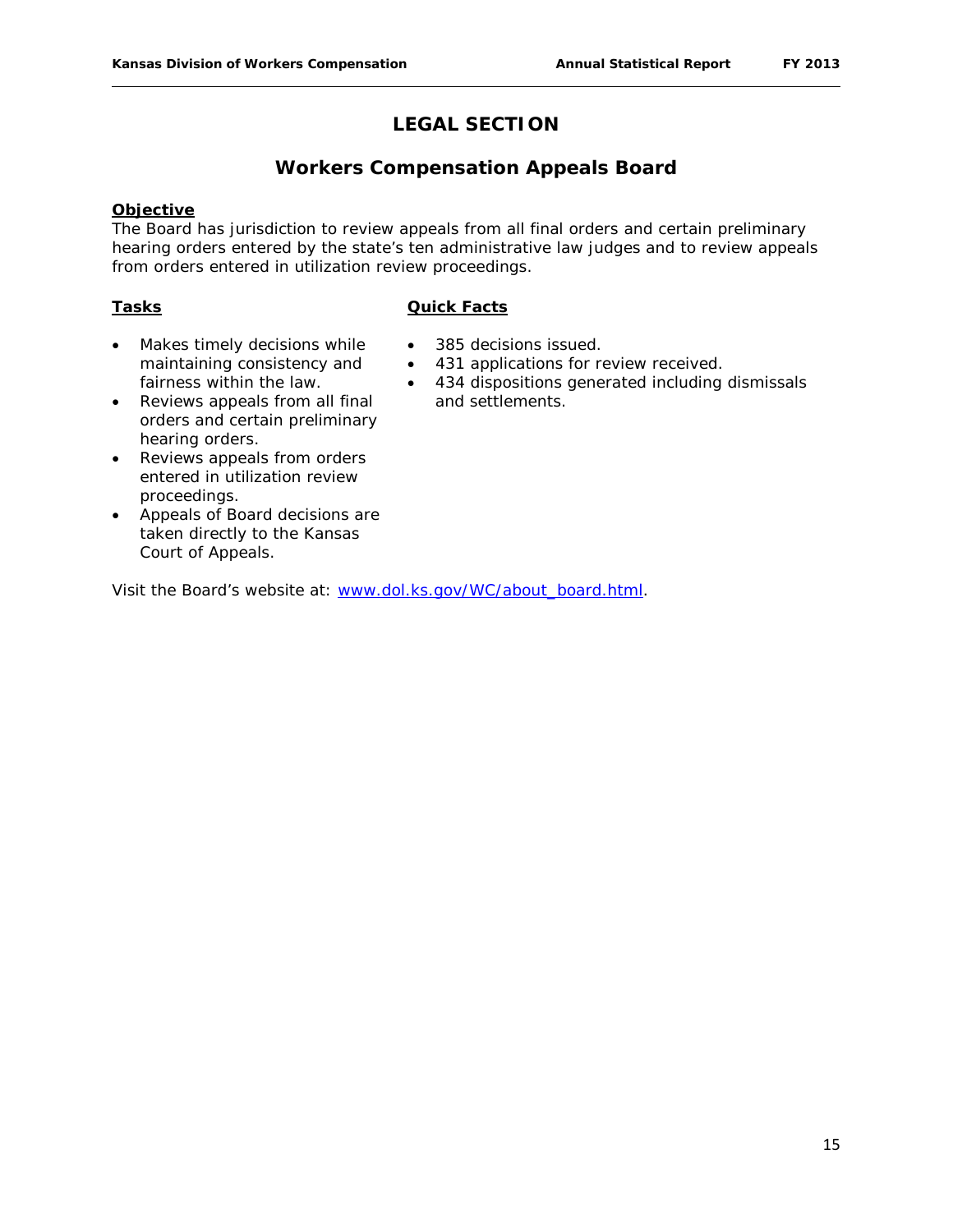# **LEGAL SECTION**

# **Administrative Law Judges**

#### **Objective**

Hold hearings and issue decisions in contested workers compensation claims.

## **Tasks**

- Employs 10 full-time administrative law judges (ALJs) to hold hearings and issue decisions.
- Employs special administrative law judges to hold settlement hearings and approve settlements.
- Holds hearings in five offices throughout the state: Garden City, Overland Park, Salina, Topeka and Wichita.
- Holds hearings in satellite locations including Cimarron, Ellsworth, Emporia, Great Bend, Hays, Hutchinson, Independence, Lawrence, Liberal, McPherson, Ottawa and Pittsburg.
- 5,859 total hearings held by regular ALJs. Fifty-six percent were pre-settlement conferences (see Figure 1-3).
- October 2012 ranked the highest month for hearings with a total of 549 (see Figure 1-4). Fiftyseven percent were pre-hearing settlement conferences, 22 percent were preliminary hearings and 12 percent were regular hearings (see Table  $1-1$ ).
- January 2013 ranked  $2^{nd}$  highest month for hearings with 546 (see Figure 1-4). Forty-eight percent were pre-hearing conferences, 22 percent were preliminary hearings and 12 percent were regular hearings (see Table 1-1).
- Overland Park held the most hearings with 1,966, followed closely by Wichita with 1,571. See Figure 1-5 for hearings held by location per month.
- 5,468 total settlement hearings held by special ALJs of which 2,851 were docketed cases and 2,617 were undocketed cases.

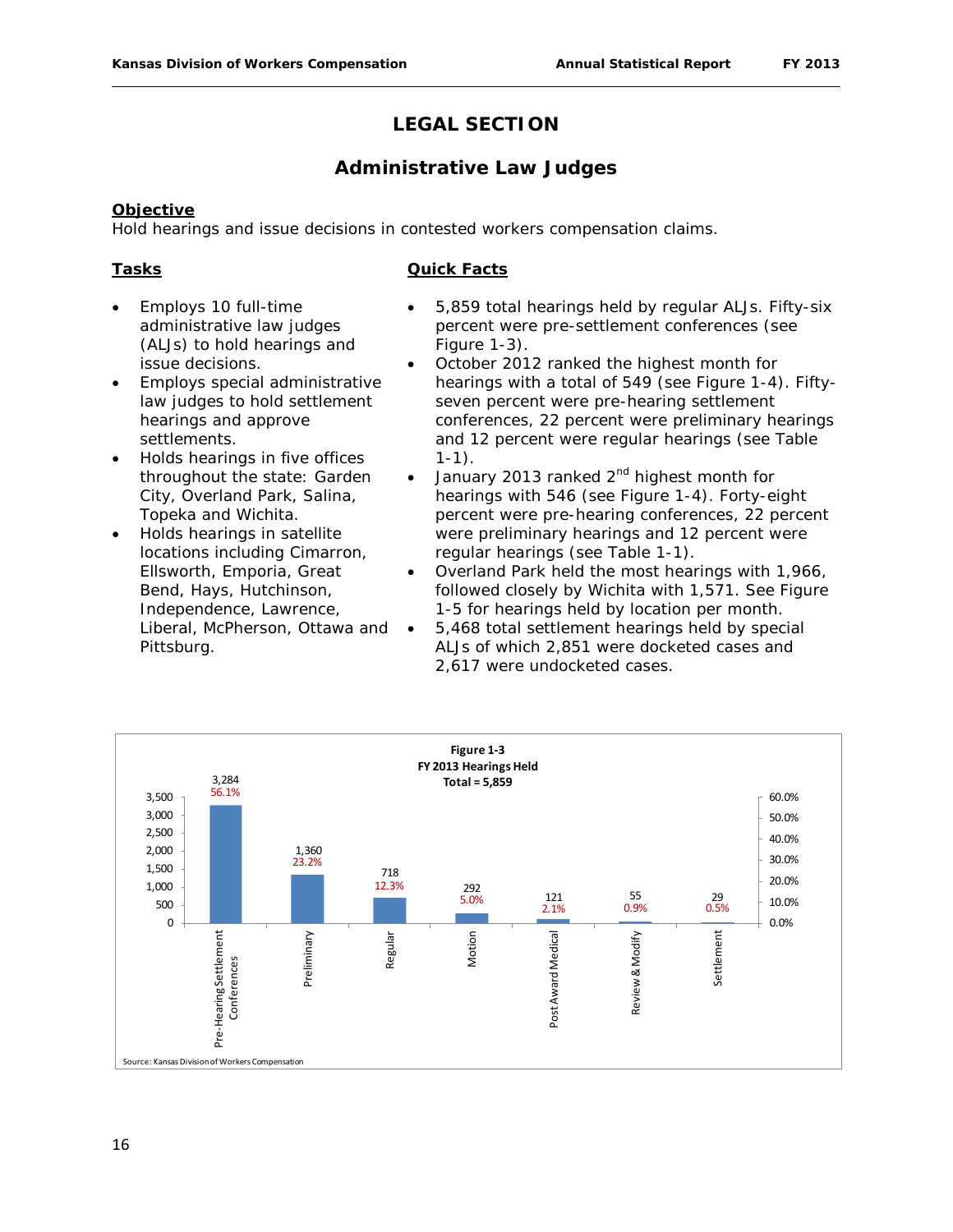

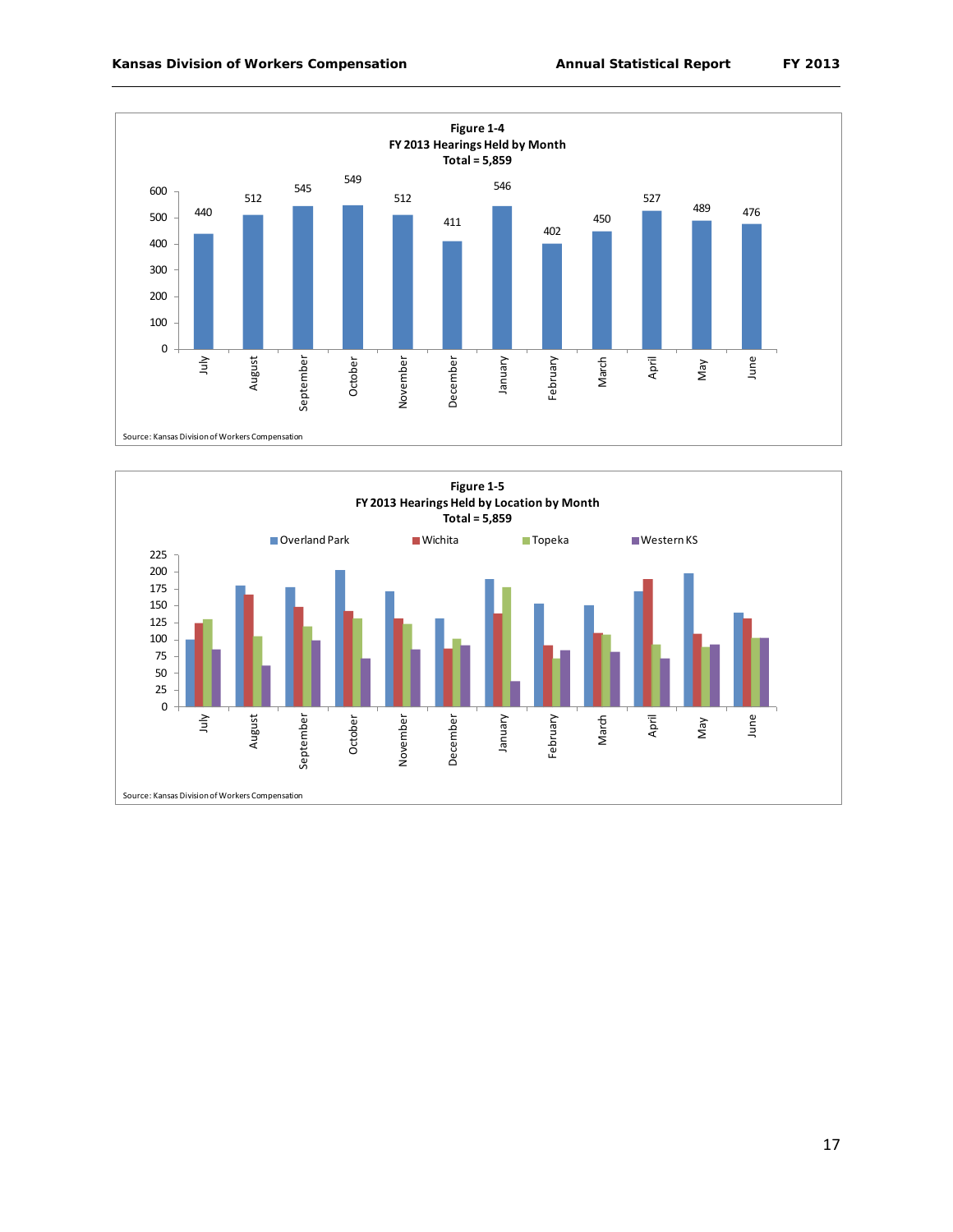|           | <b>Hearing Type</b> |        |         |                |                                          |                       |                           |       |  |
|-----------|---------------------|--------|---------|----------------|------------------------------------------|-----------------------|---------------------------|-------|--|
| Month     | Preliminary         | Motion | Regular | Settlement     | Pre-Hearing<br>Settlement<br>Conferences | Review<br>&<br>Modify | Post-<br>Award<br>Medical | Total |  |
| July      | 98                  | 18     | 39      | 4              | 264                                      | 4                     | 13                        | 440   |  |
| August    | 111                 | 19     | 71      | 1              | 292                                      | 4                     | 14                        | 512   |  |
| September | 125                 | 25     | 67      | 7              | 308                                      | 3                     | 10                        | 545   |  |
| October   | 123                 | 24     | 67      |                | 312                                      | 8                     | 14                        | 549   |  |
| November  | 125                 | 19     | 73      | 6              | 275                                      | 7                     | 7                         | 512   |  |
| December  | 96                  | 18     | 55      | 2              | 228                                      | 6                     | 6                         | 411   |  |
| January   | 125                 | 75     | 74      | $\mathbf{O}$   | 261                                      | $\overline{4}$        | 7                         | 546   |  |
| February  | 90                  | 16     | 43      | $\mathbf{1}$   | 240                                      | 6                     | 6                         | 402   |  |
| March     | 122                 | 10     | 49      | 4              | 248                                      | $\overline{2}$        | 15                        | 450   |  |
| April     | 127                 | 22     | 56      | $\mathbf{O}$   | 306                                      | 3                     | 13                        | 527   |  |
| May       | 97                  | 29     | 62      | $\overline{2}$ | 289                                      | 5                     | 5                         | 489   |  |
| June      | 121                 | 17     | 62      | 1              | 261                                      | 3                     | 11                        | 476   |  |
| Total     | 1,360               | 292    | 718     | 29             | 3,284                                    | 55                    | 121                       | 5,859 |  |

| Table 1-1                                            |
|------------------------------------------------------|
| <b>Administrative Law Judges Monthly Case Report</b> |
| by Hearing Type FY 2013                              |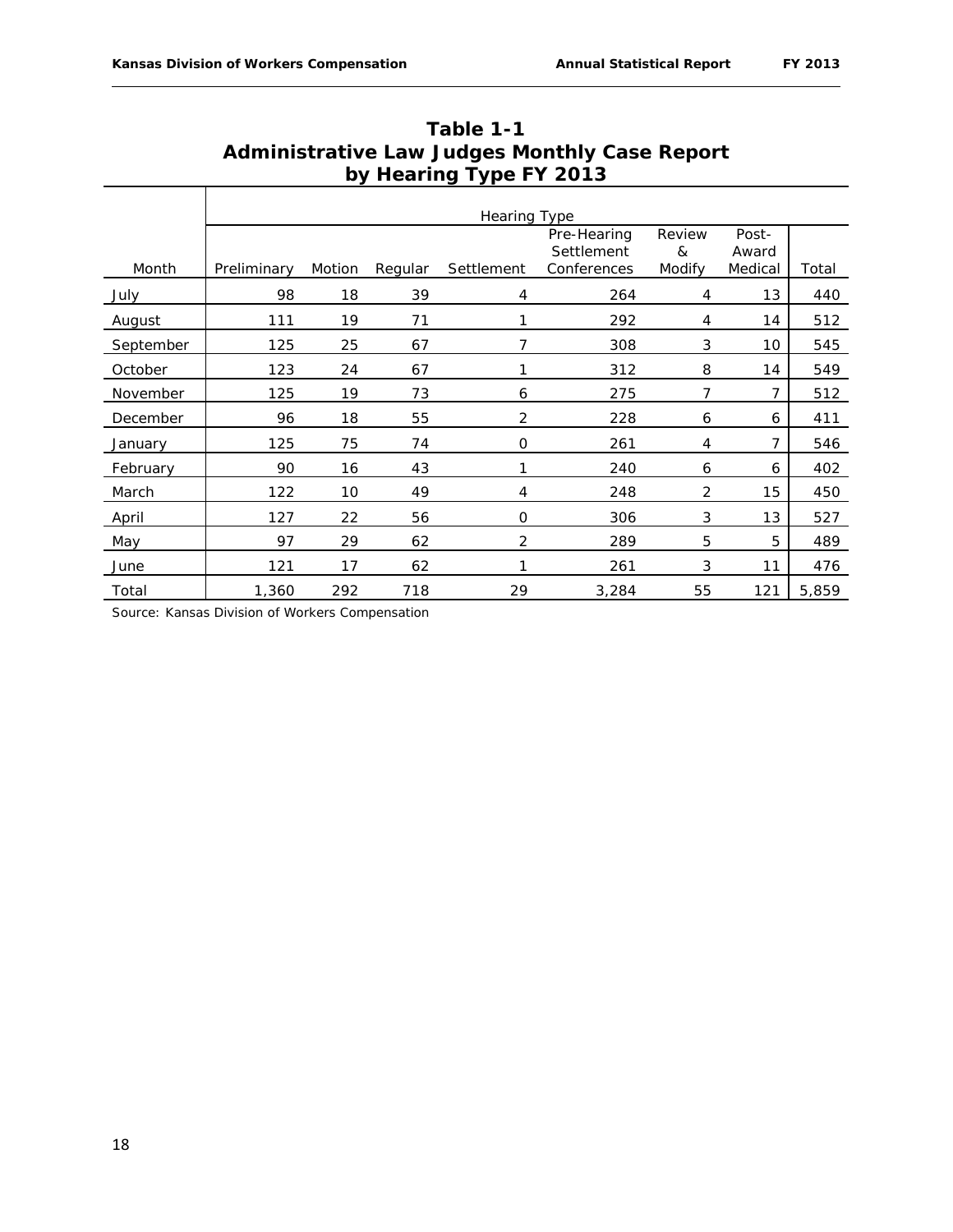Table 1-2 combines information from Table 1-1 and Figure 2-5 and displays the monthly case load by hearing type for each hearing location.

|                     | Hearing                                                                  | -<br><u></u><br>.<br>.<br>Month |                |                   |                   |                         |                |                     |                   |                    |                      |                      |              |                |
|---------------------|--------------------------------------------------------------------------|---------------------------------|----------------|-------------------|-------------------|-------------------------|----------------|---------------------|-------------------|--------------------|----------------------|----------------------|--------------|----------------|
| Location            | Type                                                                     | Jul                             | Aug            | Sep               | Oct               | Nov                     | Dec            | Jan                 | Feb               | Mar                | Apr                  | May                  | Jun          | Total          |
|                     | Preliminary                                                              | 35                              | 41             | 37                | 41                | 34                      | 34             | 44                  | 28                | 22                 | 41                   | 37                   | 28           | 422            |
|                     | Motion                                                                   | 3                               | $\overline{7}$ | 8                 | 12                | $\overline{7}$          | $\overline{7}$ | 8                   | 8                 | 5                  | 6                    | 9                    | 10           | 90             |
|                     | Regular                                                                  | 6                               | 17             | 10                | 20                | 21                      | 9              | 11                  | 10                | 10                 | 14                   | 19                   | 10           | 157            |
| Overland<br>Park    | Pre-Hearing<br>Settlement<br>Conferences                                 | 51                              | 109            | 120               | 118               | 105                     | 77             | 125                 | 99                | 113                | 108                  | 132                  | 90           | 1,247          |
|                     | Review and<br>Modify                                                     | $\mathbf 0$                     | $\overline{2}$ | $\overline{2}$    | 6                 | 3                       | 4              | 1                   | 6                 | $\mathbf 0$        | 0                    | 0                    | $\mathbf 0$  | 24             |
|                     | Post-Award<br>Medical                                                    | 5                               | 4              | 1                 | 6                 | 0                       | 0              | $\mathbf{1}$        | 2                 | 1                  | 2                    | 0                    | $\mathbf 2$  | 24             |
|                     | Settlements                                                              | $\circ$                         | $\mathbf 0$    | $\mathbf 0$       | $\mathbf 0$       | $\mathbf{1}$            | 0              | $\mathbf 0$         | 0                 | 0                  | 0                    | 1                    | $\mathsf{O}$ | $\overline{c}$ |
| Total               |                                                                          | 100                             | 180            | 178               | 203               | 171                     | 131            | 190                 | 153               | 151                | 171                  | 198                  | 140          | 1,966          |
|                     | Preliminary                                                              | 23                              | 25             | 35                | 26                | 26                      | 18             | 38                  | 18                | 41                 | 20                   | 19                   | 29           | 318            |
|                     | Motion                                                                   | $\overline{4}$                  | 3              | 6                 | 5                 | $\overline{c}$          | 8              | 60                  | $\mathbf{1}$      | 3                  | 9                    | 12                   | 1            | 114            |
|                     | Regular                                                                  | 17                              | 26             | 20                | 22                | 19                      | 21             | 33                  | 12                | 18                 | 14                   | 14                   | 22           | 238            |
| Topeka              | Pre-Hearing<br>Settlement<br>Conferences<br>Review and                   | 79                              | 48             | 47                | 70                | 67                      | 52             | 47                  | 40                | 35                 | 46                   | 41                   | 48           | 620            |
|                     | Modify<br>Post-Award                                                     | $\overline{2}$                  | $\mathbf 0$    | $\mathsf O$       | $\mathbf 0$       | 0                       | 0              | 0                   | 0                 | $\mathbf{1}$       | 0                    | 0                    | $\mathsf O$  | 3              |
|                     | Medical                                                                  | 1                               | 2              | 6                 | $\overline{7}$    | 4                       | 1              | 0                   | 1                 | 6                  | 4                    | 2                    | 3            | 37             |
|                     | Settlements                                                              | $\overline{4}$                  | $\mathbf{1}$   | 5                 | $\mathbf{1}$      | 5                       | $\mathbf{1}$   | $\mathbf 0$         | $\mathbf{1}$      | 3                  | $\mathbf 0$          | 1                    | $\mathbf 0$  | 22             |
| Total               |                                                                          | 130                             | 105            | 119               | 131               | 123                     | 101            | 178                 | 73                | 107                | 93                   | 89                   | 103          | 1,352          |
|                     | Preliminary                                                              | 20                              | 17             | 23                | 25                | 27                      | 24             | 15                  | 27                | 27                 | 16                   | 19                   | 25           | 265            |
|                     | Motion                                                                   | $\overline{7}$                  | 3              | 8                 | $\overline{2}$    | $\overline{7}$          | $\overline{c}$ | $\sqrt{4}$          | 5                 | $\mathbf{1}$       | $\overline{2}$       | 3                    | 5            | 49             |
|                     | Regular                                                                  | 6                               | 5              | 5                 | 9                 | 12                      | 5              | 5                   | 9                 | 12                 | 6                    | 16                   | 10           | 100            |
| Kansas <sup>1</sup> | Pre-Hearing<br>Western Settlement<br>Conferences<br>Review and<br>Modify | 53<br>$\mathbf 0$               | 33<br>$\circ$  | 60<br>$\mathbf 0$ | 37<br>$\mathbf 0$ | 38<br>0                 | 56<br>1        | 14<br>0             | 43<br>0           | 37<br>$\mathbf 0$  | 47<br>$\overline{2}$ | 53<br>$\overline{2}$ | 58<br>1      | 529<br>6       |
|                     | Post-Award                                                               |                                 |                |                   |                   |                         |                |                     |                   |                    |                      |                      |              |                |
|                     | Medical                                                                  | $\mathbf 0$                     | 3              | 3                 | $\mathbf 0$       | $\overline{\mathbf{c}}$ | 4              | $\mathbf{1}$        | 0                 | 4                  | 0                    | 0                    | 3            | 20             |
|                     | Settlements                                                              | $\mathbf 0$                     | $\mathbf 0$    | 0                 | $\mathbf 0$       | 0                       | 0              | 0                   | $\mathbf 0$       | 1                  | 0                    | 0                    | 0            | $\mathbf{1}$   |
| Total               |                                                                          | 86                              | 61             | 99                | 73                | 86                      | 92             | 39                  | 84                | 82                 | 73                   | 93                   | 102          | 970            |
|                     | Preliminary                                                              | 20                              | 28             | 30                | 31                | 38                      | 20             | 28                  | 17                | 32                 | 50                   | 22                   | 39           | 355            |
|                     | Motion                                                                   | $\overline{4}$                  | 6              | 3                 | 5                 | 3                       | $\mathbf{1}$   | 3                   | $\overline{2}$    | $\mathbf{1}$       | 5                    | 5                    | 1            | 39             |
|                     | Regular                                                                  | 10                              | 23             | 32                | 16                | 21                      | 20             | 25                  | 12                | 9                  | 22                   | 13                   | 20           | 223            |
| Wichita             | Pre-Hearing<br>Settlement<br>Conferences<br>Review and<br>Modify         | 81<br>$\overline{2}$            | 102            | 81                | 87                | 65<br>4                 | 43             | 75                  | 58<br>$\mathsf O$ | 63<br>$\mathbf{1}$ | 105                  | 63                   | 65           | 888            |
|                     | Post-Award                                                               |                                 | $\overline{c}$ | $\mathbf{1}$      | $\overline{2}$    |                         | $\mathbf{1}$   | 3                   |                   |                    | $\mathbf{1}$         | 3                    | $\mathbf 2$  | 22             |
|                     | Medical                                                                  | $\overline{7}$                  | 5              | $\mathsf O$       | $\mathbf{1}$      | $\mathbf{1}$            | 1              | 5                   | 3                 | $\overline{4}$     | 7                    | 3                    | 3            | 40             |
|                     | Settlements                                                              | 0                               | 0              | $\overline{2}$    | 0                 | $\mathsf{O}\xspace$     | 1              | $\mathsf{O}\xspace$ | 0                 | 0                  | 0                    | 0                    | 1            | 4              |
| Total               |                                                                          | 124                             | 166            | 149               | 142               | 132                     | 87             | 139                 | 92                | 110                | 190                  | 109                  | 131          | 1,571          |
| Grand<br>Total      |                                                                          | 440                             | 512            | 545               | 549               | 512                     | 411            | 546                 | 402               | 450                | 527                  | 489                  | 476          | 5,859          |

**Table 1-2 Administrative Law Judges Monthly Case Report FY 2013**

<sup>1</sup> Garden City and Salina locations combined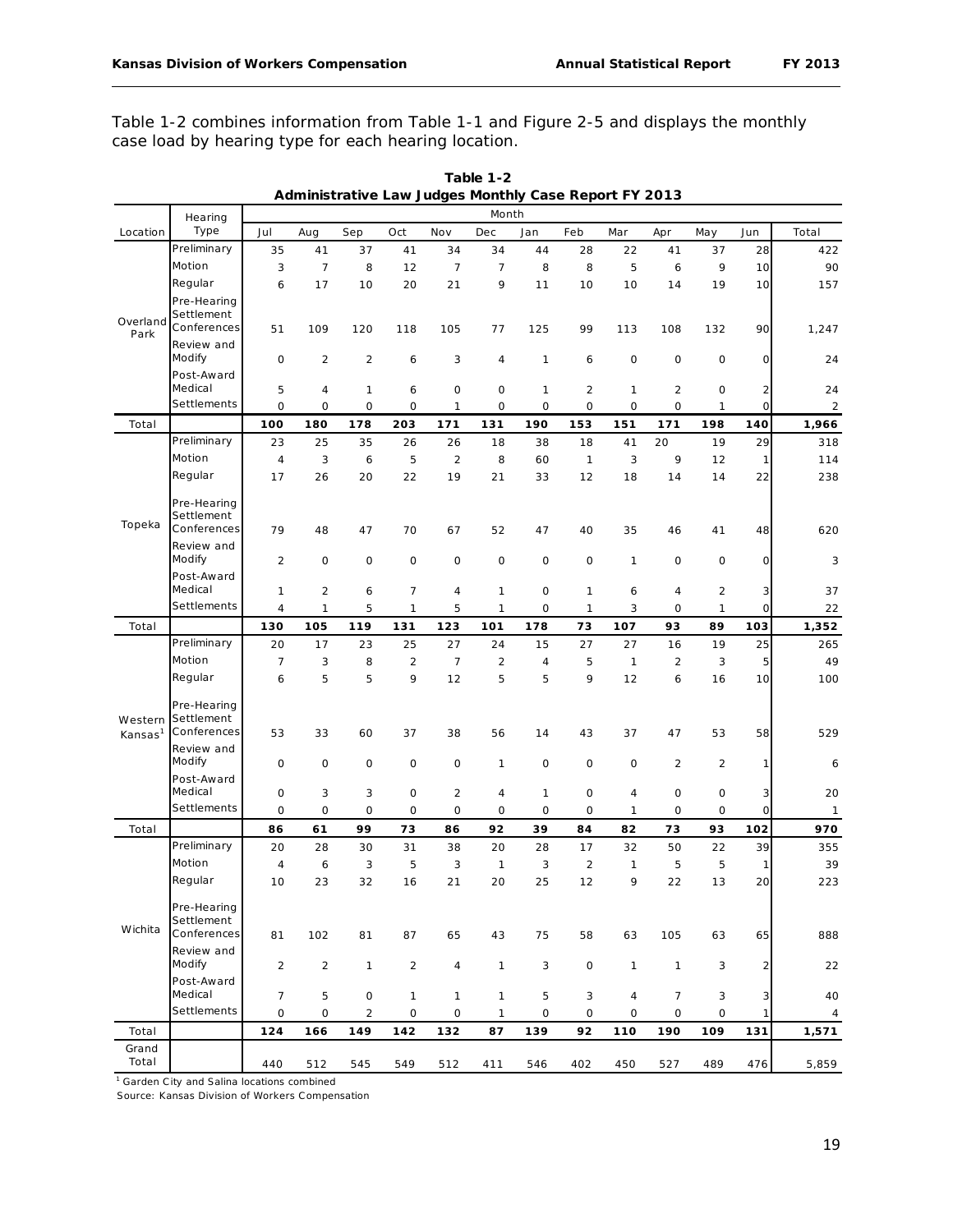Table 1-3 displays the Administrative Law Judge preliminary order activity. It represents requests by order type and whether each was denied or granted.

| Aditionality Caw Judges Fightinial y Order Activity FT 2013 |                             |              |                             |                            |             |                      |                  |                         |
|-------------------------------------------------------------|-----------------------------|--------------|-----------------------------|----------------------------|-------------|----------------------|------------------|-------------------------|
|                                                             | Granted                     |              |                             | Denied                     |             |                      | Total            |                         |
| Preliminary Order                                           | No. of<br>orders<br>granted | %<br>Granted | %<br>Total<br><b>Orders</b> | No. of<br>orders<br>denied | %<br>Denied | %<br>Total<br>Orders | No. of<br>orders | % of<br>Total<br>Orders |
| Penalty                                                     | 10                          | 58.8%        | 0.8%                        |                            | 41.2%       | 0.6%                 | 17               | 1.4%                    |
| Change Physician                                            | 2                           | 10.0%        | 0.2%                        | 18                         | 90.0%       | 1.4%                 | 20               | 1.6%                    |
| <b>Additional Medical</b>                                   | 54                          | 52.4%        | 4.3%                        | 49                         | 47.6%       | 3.9%                 | 103              | 8.2%                    |
| Preliminary Temporary Total &<br>Medical                    | 922                         | 83.1%        | 73.8%                       | 188                        | 16.9%       | 15.0%                | 1,110            | 88.8%                   |
| <b>Temporary Total</b>                                      | 128                         | 75.7%        | 10.2%                       | 41                         | 24.3%       | 3.3%                 | 169              | 13.5%                   |
| Medical                                                     | 532                         | 86.2%        | 42.6%                       | 85                         | 13.8%       | 6.8%                 | 617              | 49.4%                   |
| Temporary Total & Medical                                   | 237                         | 79.3%        | 19.0%                       | 62                         | 20.7%       | 5.0%                 | 299              | 23.9%                   |
| Temporary Total, not Medical                                | 1                           | 100.0%       | 0.1%                        | n/a                        | n/a         | n/a                  |                  | 0.1%                    |
| Medical, not Temporary Total                                | 24                          | 100.0%       | 1.9%                        | n/a                        | n/a         | n/a                  | 24               | 1.9%                    |
| Total Preliminary Orders*                                   | 988                         | 79.0%        | 79.0%                       | 262                        | 21.0%       | 21.0%                | 1,250            | 100.0%                  |

**Table 1-3 Administrative Law Judges Preliminary Order Activity FY 2013**

\*Does not include terminating orders.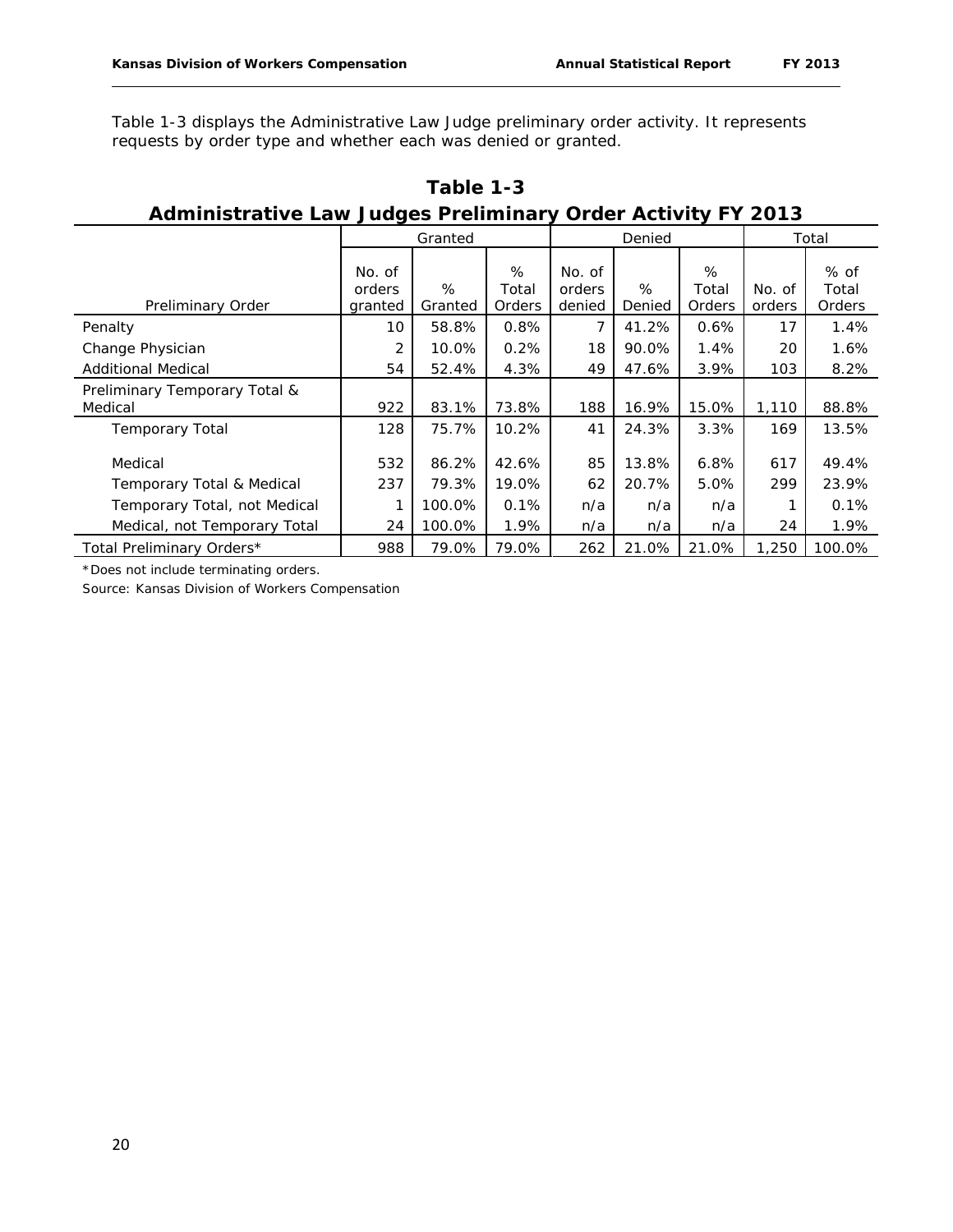# **LEGAL SECTION**

## **Medical Services**

#### **Objective**

The medical services section of the Division of Workers Compensation develops a fee schedule at least biennially that is reasonable, fair and sufficient to ensure availability of treatment for workers compensation clients. The section mediates concerns between providers and payers/employers and monitors medical issues relating to workers compensation.

#### **Tasks**

- Publishes *[The Kansas Workers Compensation Schedule of Medical Fees](http://www.dol.ks.gov/Files/PDF/KWC300.pdf)*.
- Provides both administrative and developmental services for the medical fee schedule.
- Administers utilization and peer review programs.
- Acts as a liaison for all parties involved in health care-related workers compensation issues.
- Works closely with the Kansas Department of Health and Environment to assure that payments to health care providers remain current, reasonable and fair.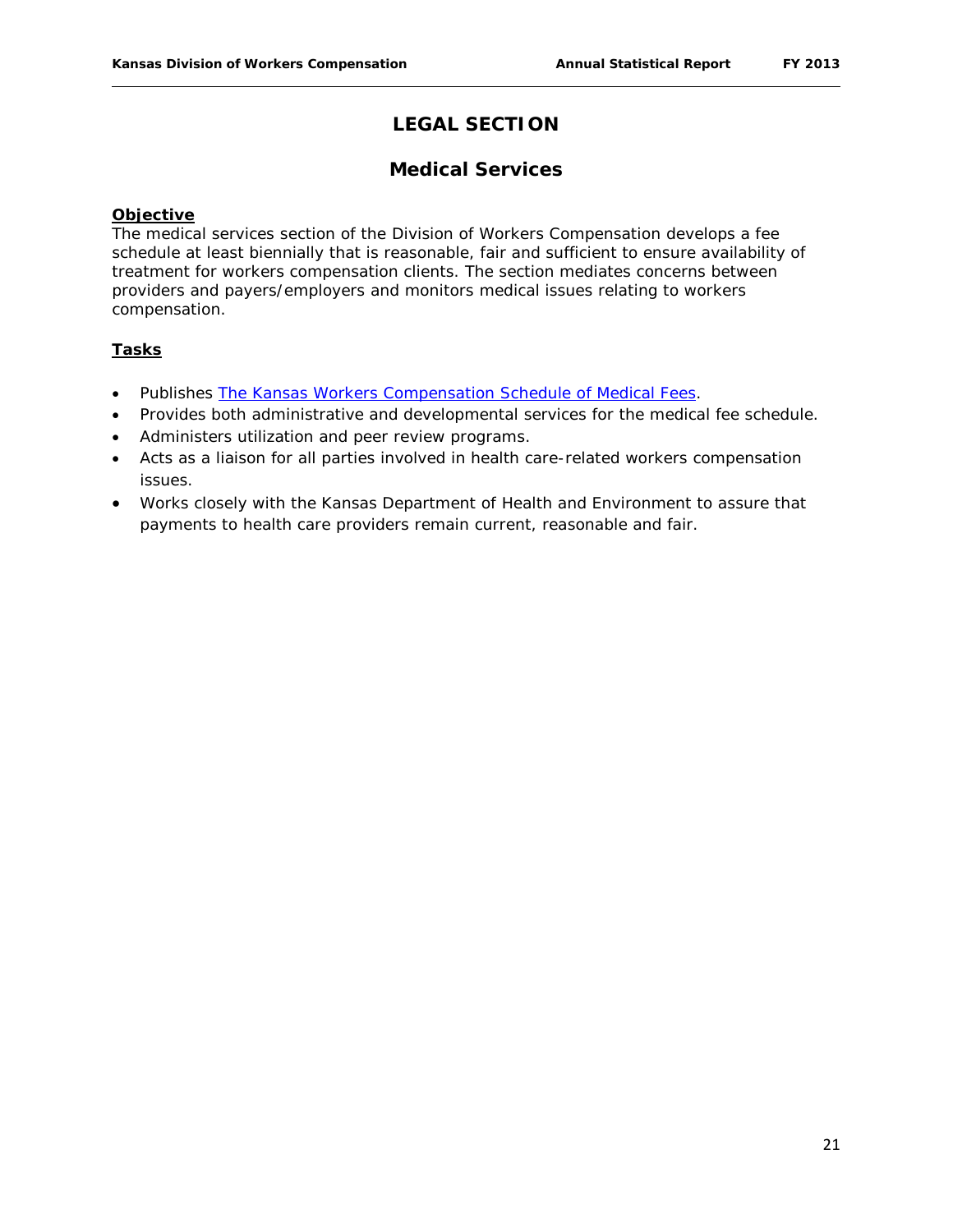# **LEGAL SECTION**

## **Fraud and Abuse**

#### **Objective**

To protect the employee, employer and insurance carrier from fraudulent and/or abusive acts and practices; ensure businesses within the state are compliant in maintaining workers compensation insurance coverage; and ensure the division receives reports of injury within the time period set by statute.

#### **Tasks**

- Reviews referrals or allegations of fraud or abuse to determine need to investigate these violations of the workers compensation laws, as set forth in K.S.A. 44-532, K.S.A. 44- 557, K.S.A. 44-5,120 and
- K.S.A. 44-5,125. Refers allegations to another state or federal agency if the fraud and abuse unit lacks jurisdiction over the matter.
- Investigates referrals by interviewing witnesses and collecting evidence to eventually create and submit summaries to the assistant attorney general or the Kansas Insurance Department if the misconduct is on the part of an insurance agent or company.
- Initiates criminal or administrative action against individuals and entities.
- Testifies in administrative and criminal actions.
- Forms and maintain liaisons with law enforcement groups and special investigation units within the insurance industry.
- Collects fines or restitution requested by a judge or hearing officer.

#### **Quick Facts**

#### **Referrals**

- 509 total referrals received. See Table 1-4 below for a breakdown by referral type.
- 505 total cases investigated of which 455 were compliance cases, 49 were fraud/abuse cases and one was criminal case.

#### **Prosecutions**

- 45 cases referred for administrative charges.
- An additional 21 criminal cases prosecuted in the Kansas City/Johnson County area.

## **Collections**

- \$521,710.32 assessed in fines and restitution.
- \$301,209.46\* total collected with \$6,717.31 in fraud and abuse fines (K.S.A 44-5,120), \$281,604.98 in compliance fines (K.S.A. 44-532 & 44-557) and \$12,887.17 in restitution.

\* Money received as a result of compliance violations is deposited in the state treasury to the credit of the workers compensation fund. Money received as a result of fraud and failure to timely file accident reports is deposited in the state treasury and credited to the workers compensation fee fund.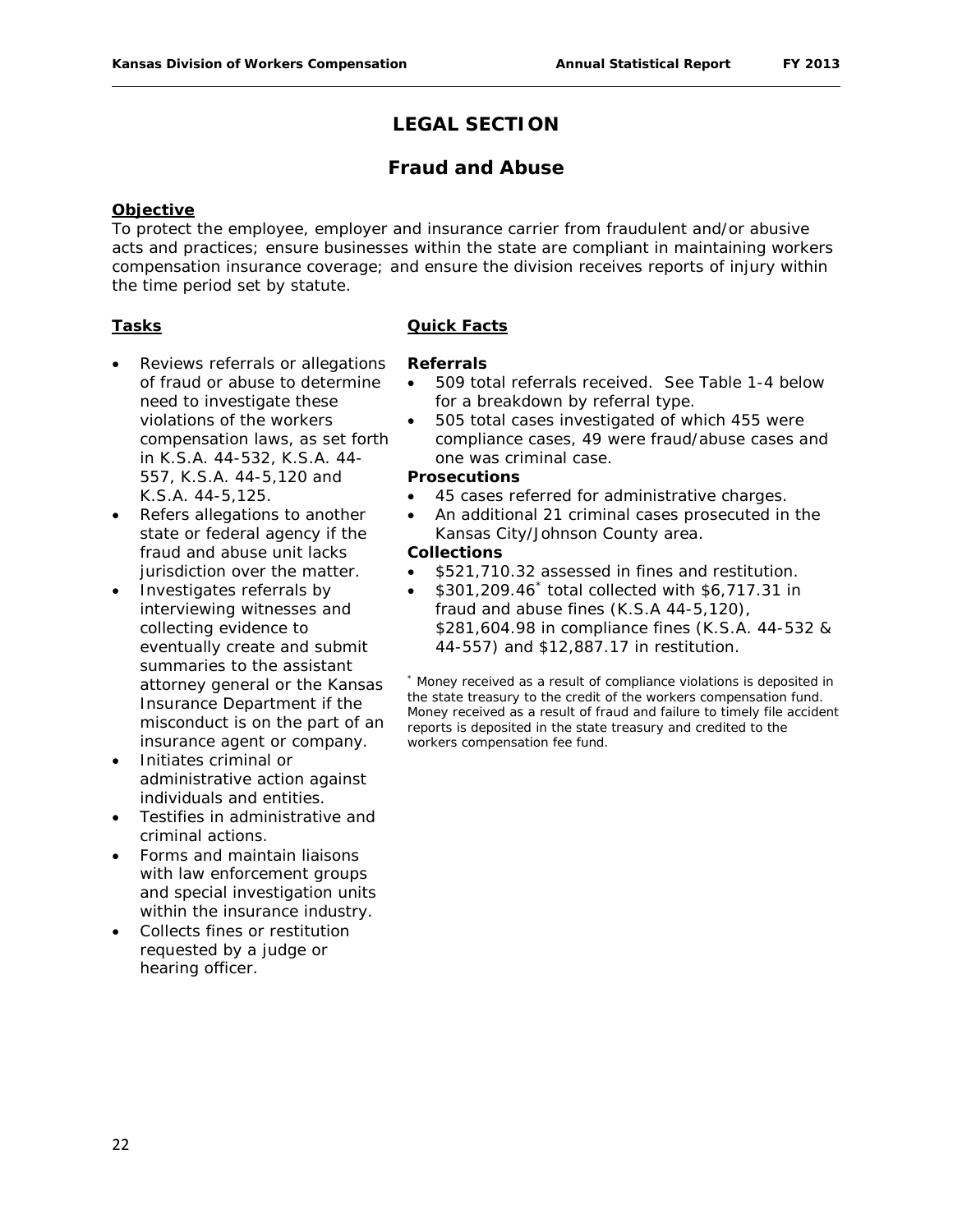# **Table 1-4 Number of Fraud, Abuse and Compliance Cases Reported by Referral FY 2013**

| Type of Fraud, Abuse and Compliance Referrals                                                                                                                                                                 | Total |
|---------------------------------------------------------------------------------------------------------------------------------------------------------------------------------------------------------------|-------|
| Obtaining or denying benefits by making false statements either orally or<br>written: K.S.A. 44-5,120 (d)(4)(A)                                                                                               | 30    |
| Refusing to pay compensation as and when due: K.S.A. 44-5,120(d)(18)                                                                                                                                          | 7     |
| Failure to confirm medical compensation benefits to anyone providing<br>treatment to a claimant: K.S.A. $44-5,120$ (d) $(15)$                                                                                 |       |
| Collecting from an employee, through a deduction from wages or a<br>subsequent fee, any premium or other fee paid by the employer to obtain<br>workers compensation insurance coverage K.S.A. 44-5,120 (d)(1) | 4     |
| Misrepresenting the provisions of the workers compensation act to an<br>employee, legal beneficiary, employer, or health care provider K.S.A. 44-<br>$5,120$ (d)(11)                                          | 1     |
| Failing to maintain workers compensation insurance when required: K.S.A.<br>44-532 (d)                                                                                                                        | 286   |
| Employers duty to report accidents: K.S.A. 44-557                                                                                                                                                             | 173   |
| All other fraudulent and abusive practices                                                                                                                                                                    | 7     |
| Total                                                                                                                                                                                                         | 509   |

Source: Kansas Division of Workers Compensation

#### **FRAUD HOTLINE FRAUD E-MAIL ADDRESS**

 1-800-332-0353 24 hrs/day wcfraud@dol.ks.gov 1-785-296-4000 ext. 2174 (8:00 a.m.-5:00 p.m.)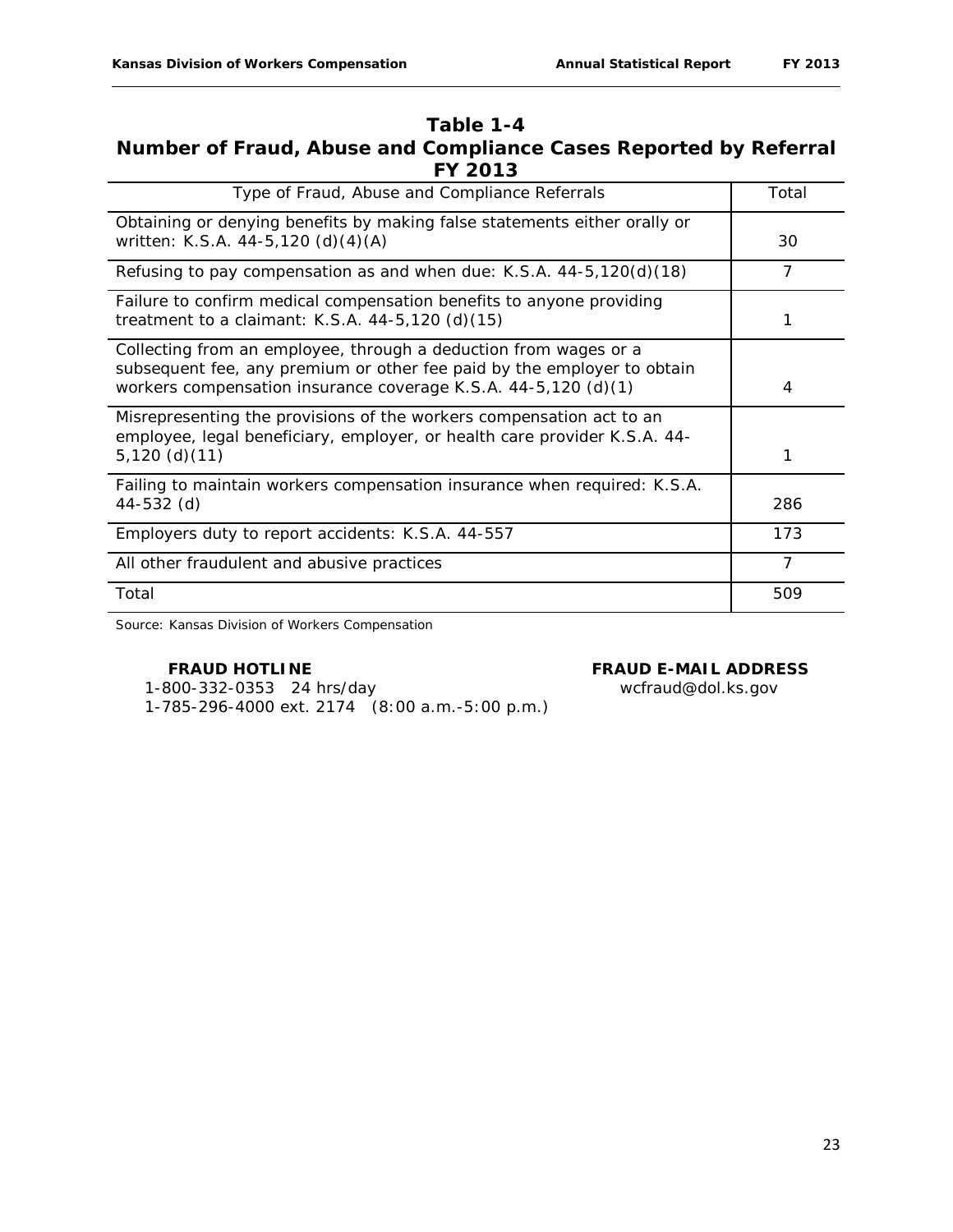# **Ombudsman**

#### **Objective**

Assist injured workers, employers and other parties to protect their rights under the Workers Compensation Act.

#### **Tasks**

- Provides technical assistance to all parties on workers compensation issues.
- Assists unrepresented claimants in obtaining a hearing, mediation or appeal.
- Conducts presentations and provides training opportunities to interested parties.
- Utilizes the Web to increase public awareness through online forms and coverage verification.



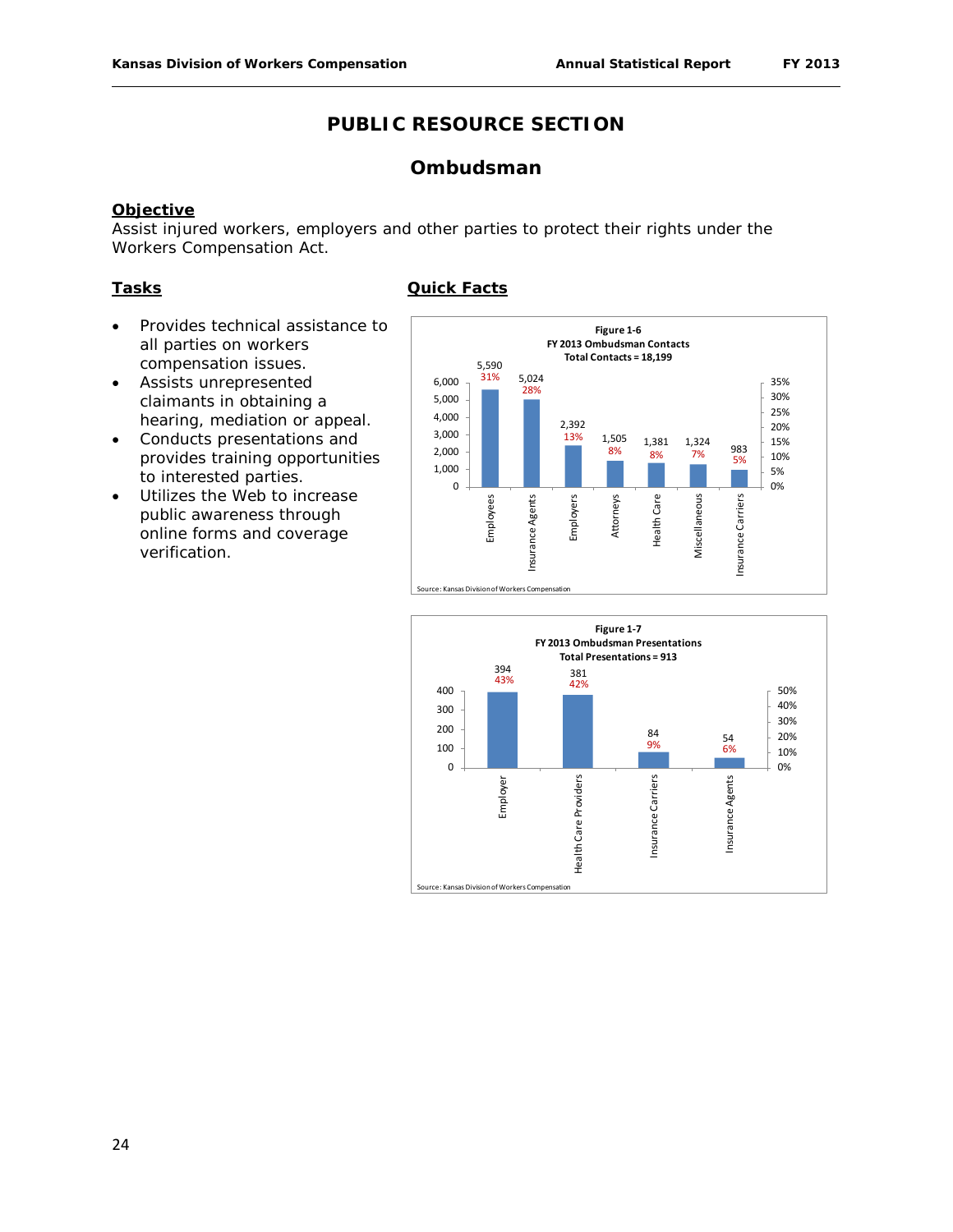# **Mediation**

#### **Objective**

Provide a means of resolving disputes in an informal, non-adversarial setting where parties make use of a neutral third party to facilitate their discussion.

#### **Tasks**

- Conducts mediation conferences in accordance with the Dispute Resolution Act.
- Mediators are approved by the director and are qualified pursuant to the Dispute Resolution Act.
- 15 average mediation contacts per week were made in FY 2013.
- 22 total mediations held in FY 2013. See Figure 1- 8 for a breakdown of the results of these mediations.

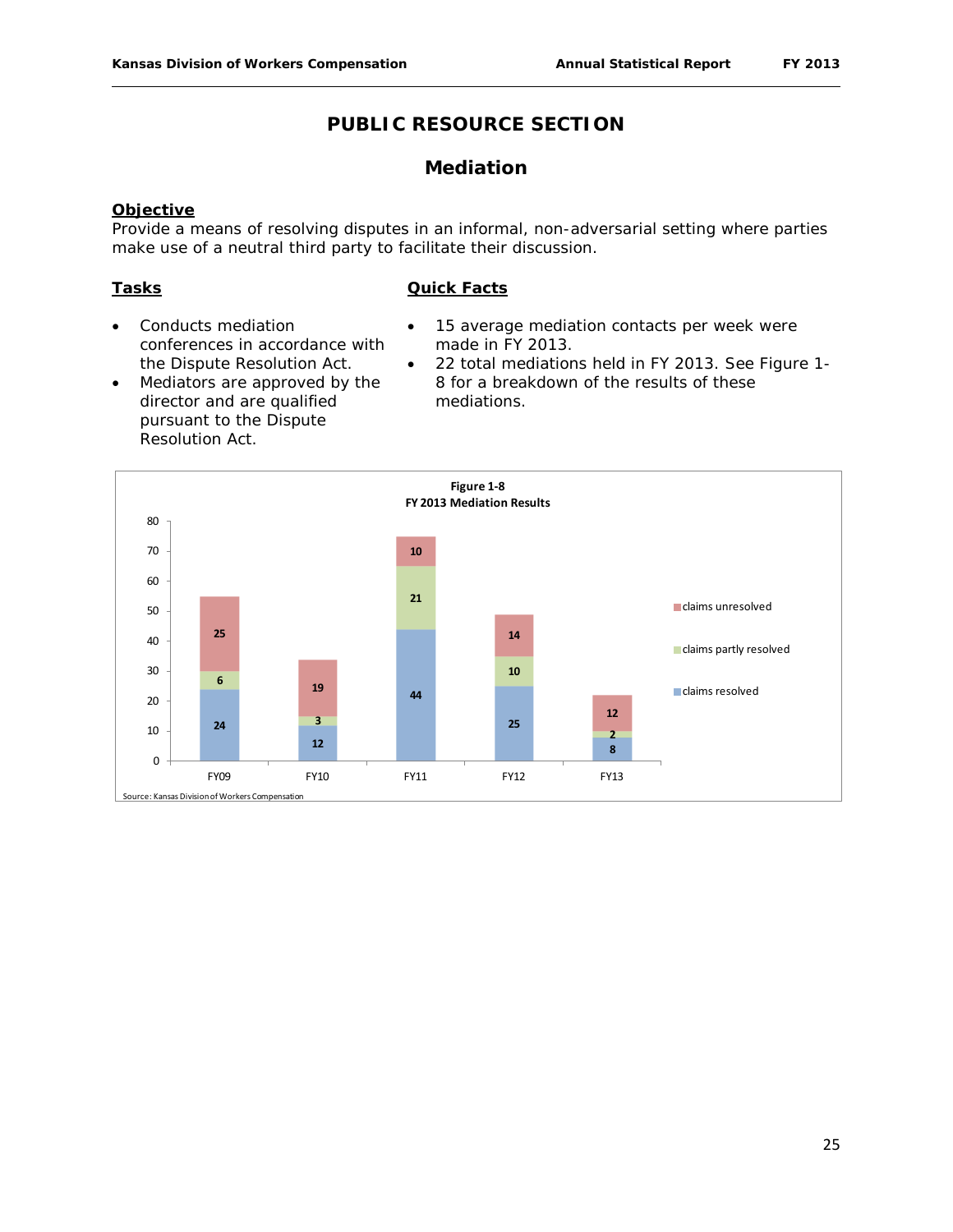# **Seminar Planning**

#### **Objective**

Produce an education-based event to share information about Kansas workers compensation through formal and informal sessions.

#### **Tasks**

- Guides staff and external planning committee members to develop agenda and select presenters.
- Establishes syllabus and learner objectives for each topic.
- Develops Web and printed promotion.
- Submits continuing education applications.
- 39<sup>th</sup> Annual Workers Compensation Seminar was held at the Hyatt Regency Wichita on August 6 & 7, 2013.
- The seminar hosted a total of 376 attendees.
- 32 companies sponsored the seminar and 35 were exhibitors.
- 165 attorneys, 37 nurses and 15 certified case managers received continuing education credits.
- Assisted 23 attendees with proof of attendance who were licensed or certified in occupations not pre-approved for continuing education credits.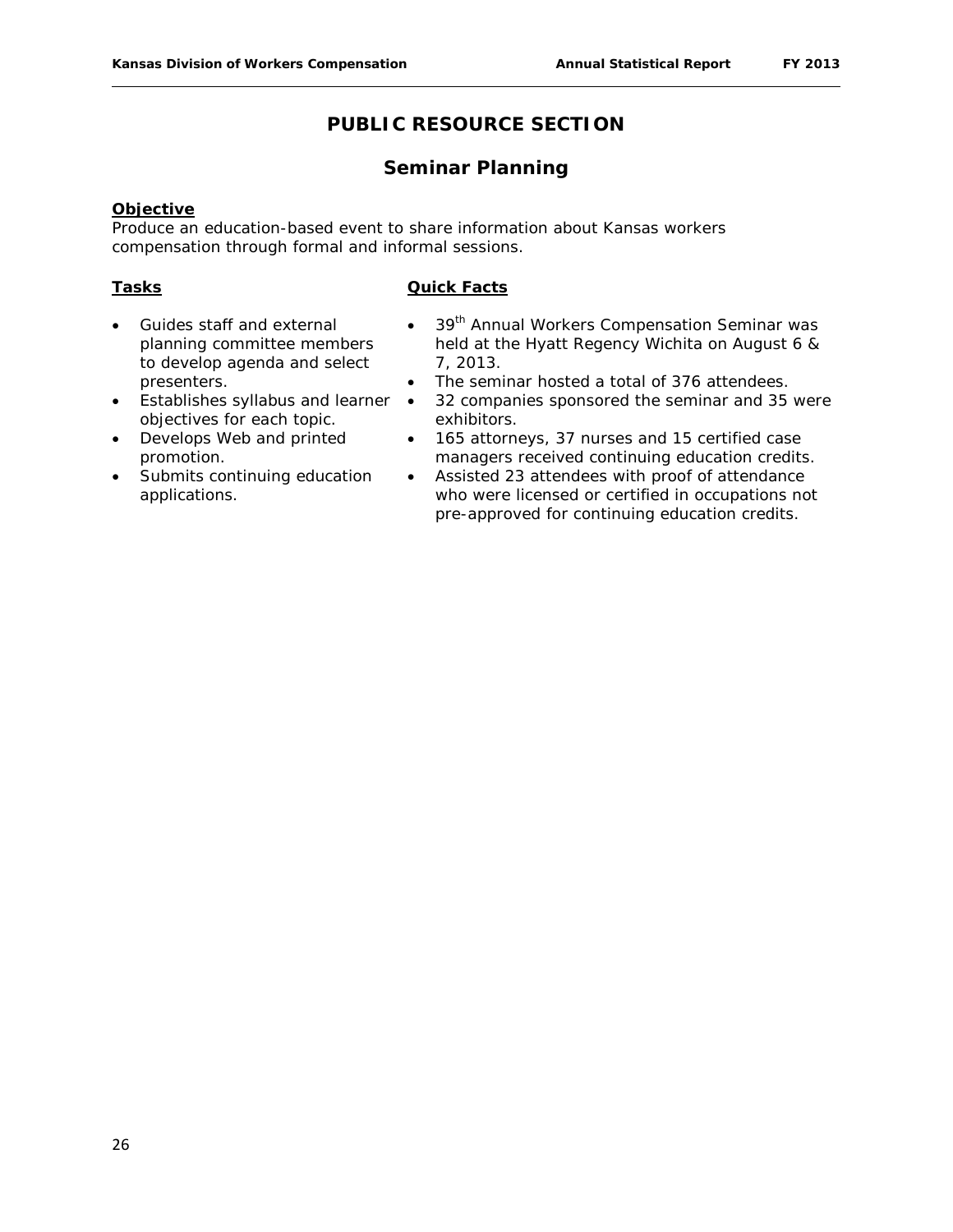## **Applications**

#### **Objective**

Process all applications and motions for hearing.

#### **Tasks**

- Enters application for hearing into database and creates a physical docket.
- Generates and sends notices of hearing to involved parties.
- Enters employer request for records into database and transfers them to archives.
- Manages attorney address files in the database.
- 14,070 total applications processed. See Figure 1-9 for a breakdown of types of applications.
- 5,667 contacts received and/or initiated which includes instructions to file applications, providing docketed information and clarifying information.

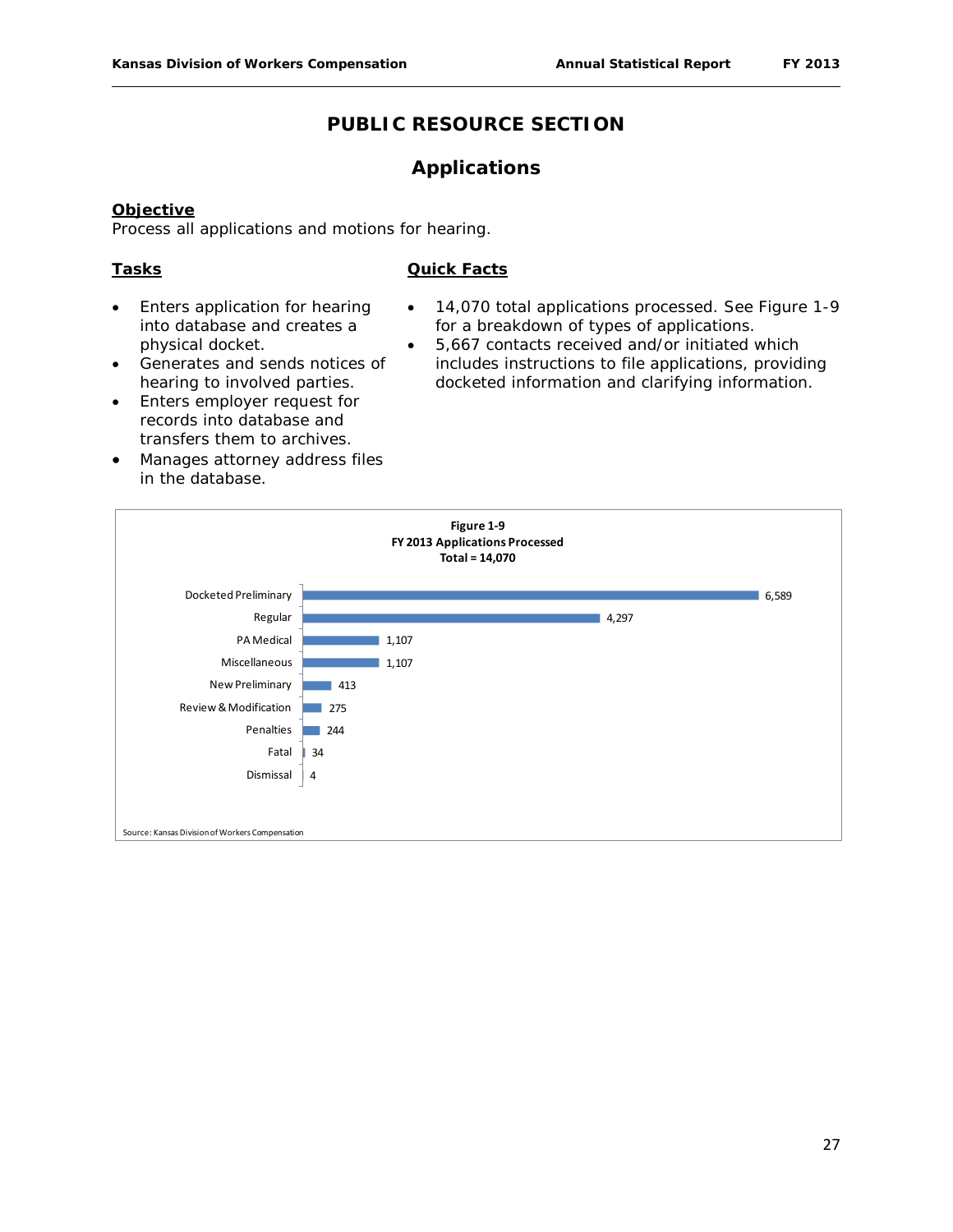#### **Research**

#### **Objective**

Conduct research on all requests for records regarding prior claim information.

#### **Tasks**

- Scans documents and uploads research into database.
- Reviews and enters into database all awards, settlements, joint petitions and final receipts.
- 43,133 total requests researched. See Figure 1-10 for a breakdown of types of requests researched.
- Scanned 29,245 accident reports, 2,242 election forms and 3,196 undocketed settlements, final receipts and joint petitions.
- Entered 7,760 awards, settlements, joint petitions and final receipts into database.
- Manages docketed claimant files.

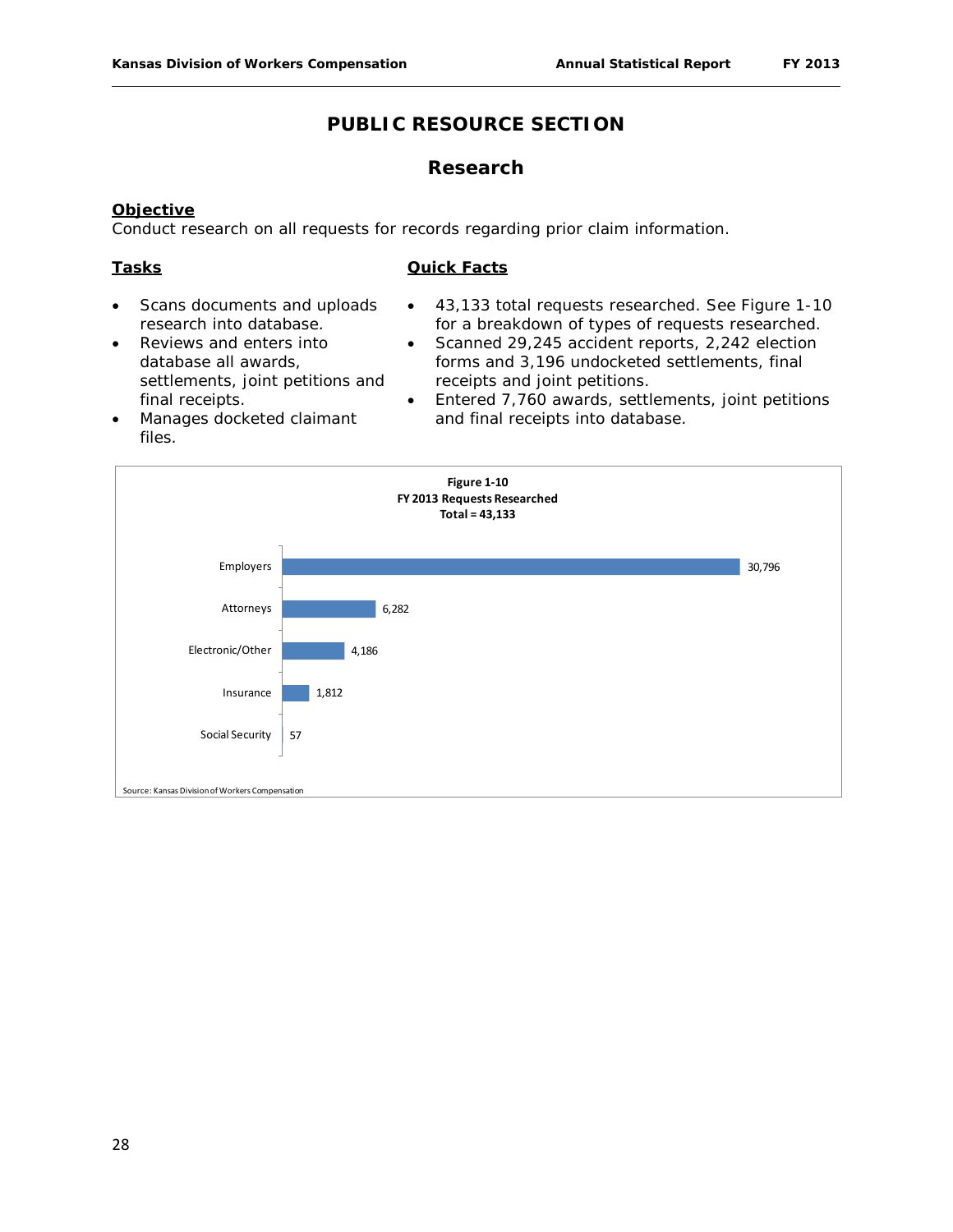# **Rehabilitation**

#### **Objective**

Coordinate provision of vocational rehabilitation services to injured workers under the Kansas Workers Compensation Act.

#### **Tasks**

- Determines whether professionals and entities qualify to provide vocational rehabilitation services to injured workers based on ability to meet regulatory standards.
- Monitors services provided to injured workers.
- Reviews documentation submitted by qualified rehabilitation providers to determine the need for referral to other vocational programs and services.
- Provides technical assistance to qualified vocational rehabilitation providers.

- Two of six vocational cases with private providers closed with a vendor-assisted return to work; one closed due to settlement; and three closed for other reasons.
- One state rehabilitation agency case closed with a successful return to work.
- 342 closure reports of medical management cases were received.
- Of the 342 medical management closures, 182 resulted in a return to work with the time-of-injury employer.
- Documentation for the remaining 160 medical management closures was reviewed to determine whether the claimants in those cases might be in need of vocational rehabilitation or community services.
- Based on those reports received, 71 claimants were selected to receive informational letters on vocational rehabilitation services.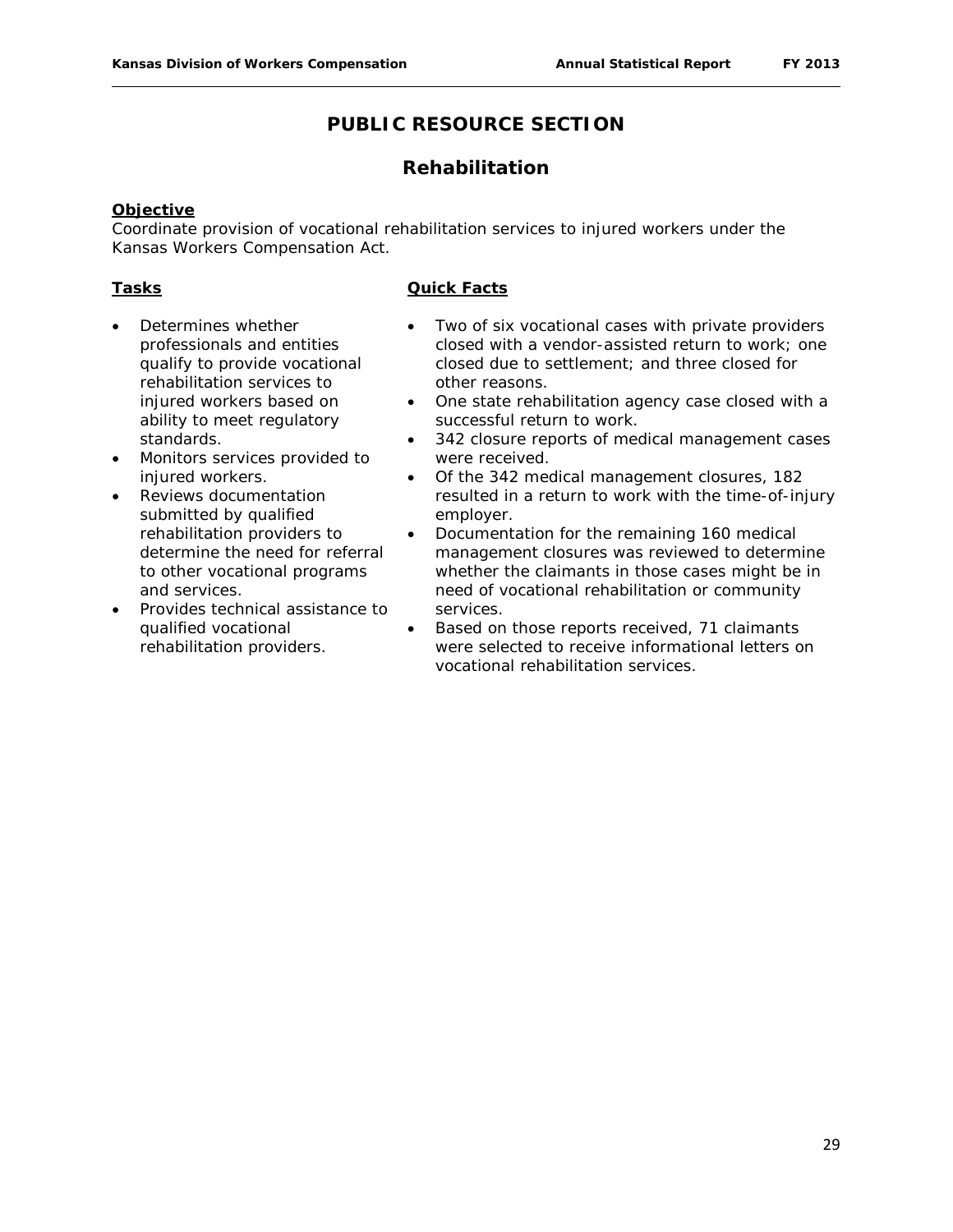# **Section 2**

# **Occupational Injuries and Illnesses in Kansas FY 2013**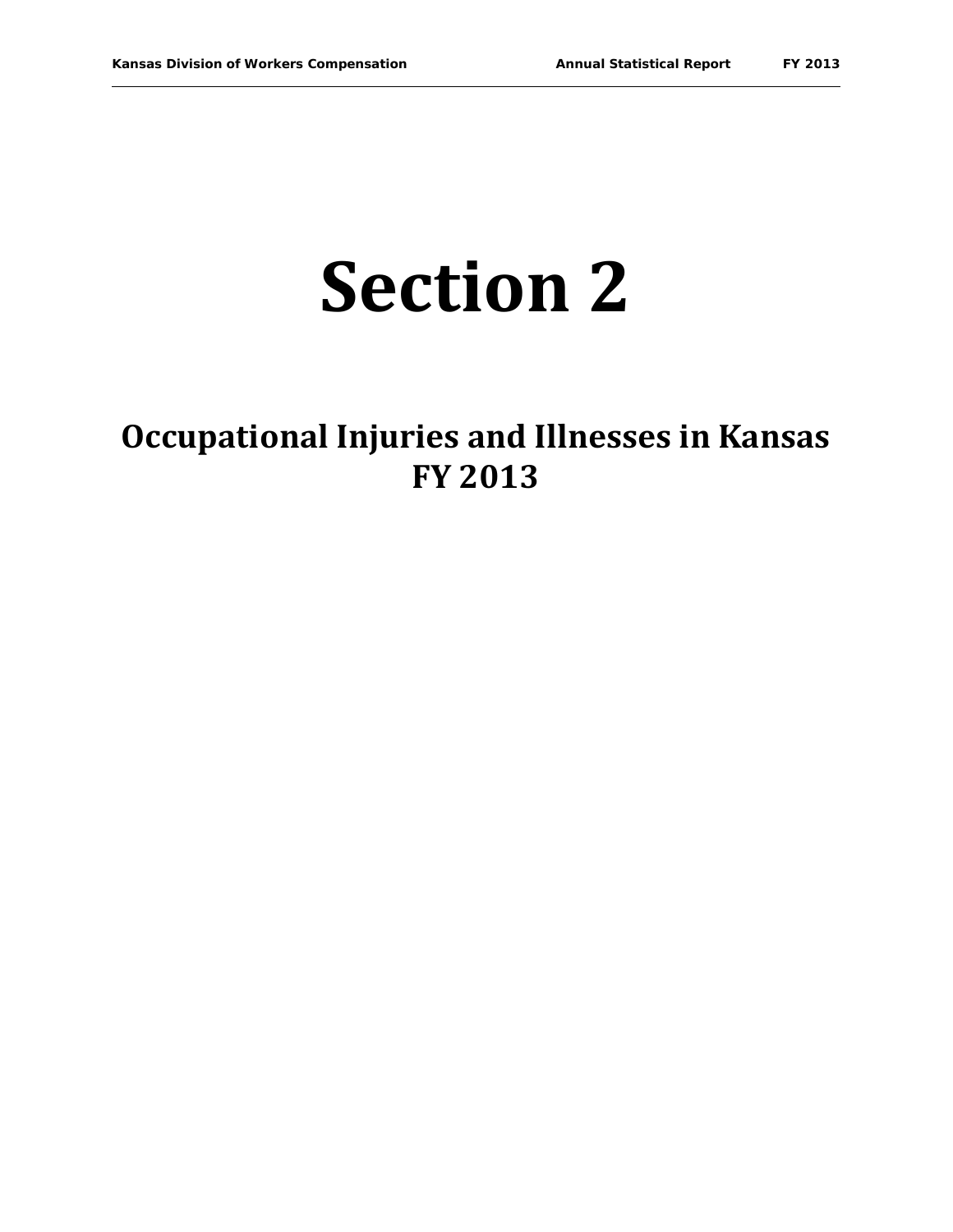# **Background**

The State of Kansas has a compelling interest in the safety, health and productivity of its workforce. An important aspect of that commitment is the division's daily monitoring of the workplace environment and periodic analysis of the incidence and severity of occupational injuries and illnesses within the state. Every year the division publishes its decision support data for the Legislature and interested parties in the form of this *Annual Statistical Report*.

This section provides statistics on occupational injuries for all employers covered under the Workers Compensation Act through fiscal year 2013 (July 1, 2012 up to and including June 30, 2013). This report includes the cause, nature, body member implicated and county location of the reported injuries and illnesses.

#### **Changes**

 $\overline{\phantom{a}}$ 

Reporting occupational injuries by severity will change going forward to coincide with the mandate to electronically report first and subsequent reports of injury to the State of Kansas. This change will affect the reporting of time-lost and no time-lost injuries.

Electronic reporting of occupational injuries requires Kansas to use the International Accident Boards and Commissions (IAIABC) Electronic Data Interchange (EDI) Release 3 standards. This standard currently does not allow the flexibility to collect the data necessary to determine time-lost and no time-lost injuries. Therefore, these two severity categories can no longer be

reported. However, occupational injuries resulting in fatalities still can be identified and will continue to be reported.

Also affected is the ability to determine the industry where the occupational injury occurred. With the migration to the IAIABC EDI Release 3 standard, Kansas now only accepts the North American Industry Classification System (NAICS) 2012 codes which are a shift away from previously using both the Standard Industrial Classification (SIC) and NAICS codes. However, by end of FY 2014, reporting occupational injuries by industry codes will return as the coding will be standardized.

#### **Data source**

Employers covered under the Workers Compensation Act are required to report all employee occupational injuries and illnesses that "incapacitate the person injured from labor or service for more than the remainder of the day, shift or turn" to the Division of Workers Compensation within 28 days of the employer becoming aware of the injury or illness.

The division, by law, is able to collect data on the entire population of workplace injuries and illnesses in Kansas because it has the legal authority to collect injury data on state and local public sector employees in addition to the private sector. $2$  This is important because the state and local public sector workforce is one of the largest employers in Kansas and reports a significant percentage of the total workplace injuries and illnesses each year.

<span id="page-31-0"></span> $<sup>2</sup>$  Under its commerce power granted by the United States Constitution, and as interpreted by the United States</sup> Supreme Court (See *U.S.* v. *Lopez*, 514 U.S. 558-559 (1995); "[there are] three broad categories of activity that Congress may regulate under its commerce power…Congress may regulate the use of the channels of interstate commerce…Congress is empowered to regulate and protect the instrumentalities of interstate commerce, or persons or things in interstate commerce, even though the threat may come only from intrastate activities…Congress' commerce authority includes the power to regulate those activities having a substantial relation to interstate commerce,…i.e., those activities that substantially affect interstate commerce." The federal government can require employers to log all occupational injuries and illnesses and report them to BLS and/or OSHA. The United States Constitution, however, does not give Congress the authority to regulate the states (and its political subdivisions) as states and therefore, compel them to report the workplace injuries of state and local public servants to the Bureau of Labor Statistics.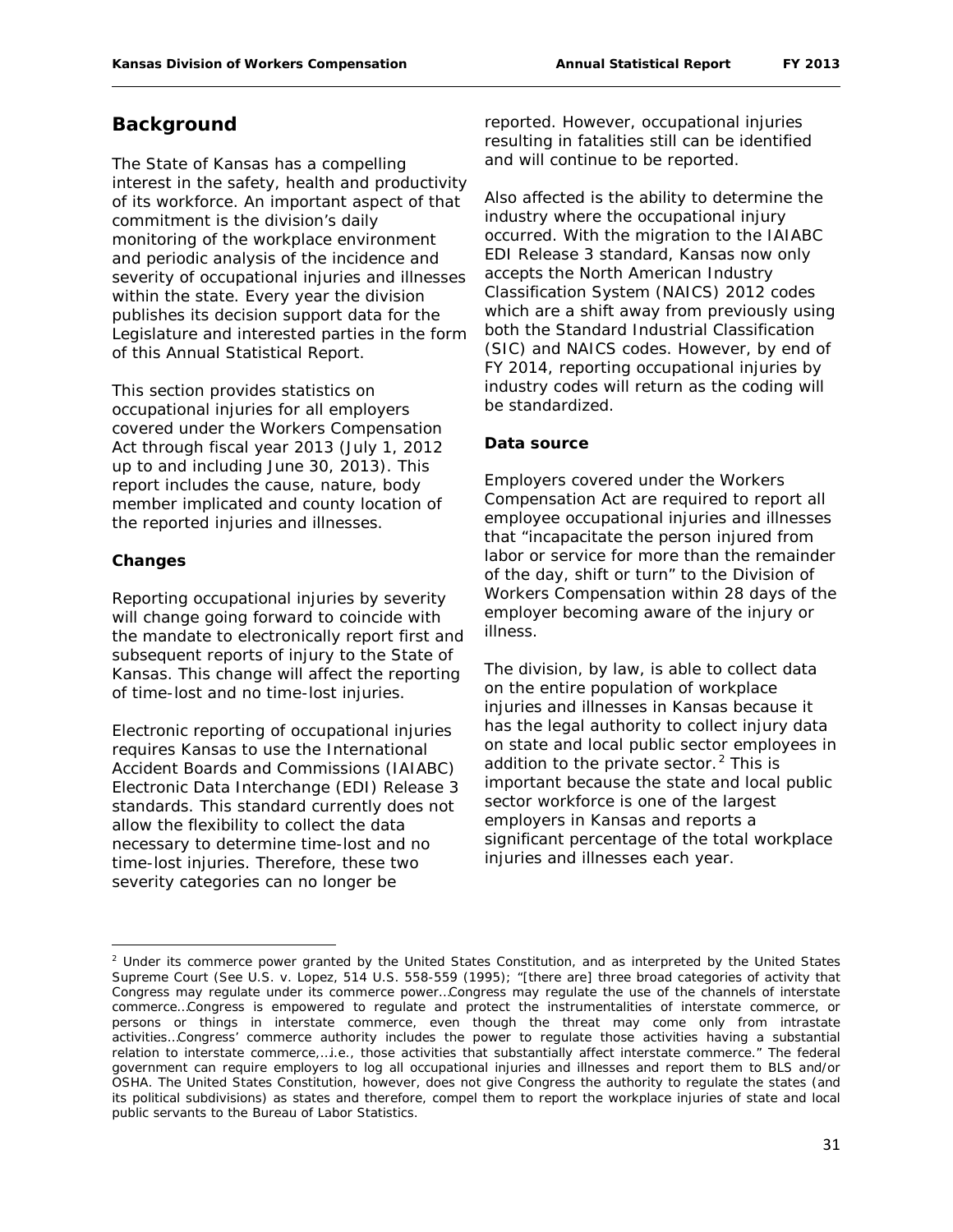# **Total Kansas Occupational Injuries and Illnesses**

#### **Aggregate total**

Table 2-1 and Figure 2-1 show the aggregate totals of Kansas' occupational injuries and illnesses from FY 2004 to FY 2013.

- There were 56,009 total occupational injuries and illnesses reported to the Division of Workers Compensation during FY 2013. The FY 2013 total reflects all accidents occurring during the year, including fatalities, and represents a decrease of 2,243 reported injuries and illnesses, or a 3.9 percent decrease, from the previous year's total.
- From another perspective, 153 employees per day were either injured or killed on the job in Kansas last fiscal year.
- The average annual decrease between FY 2004 and FY 2013 of the total occupational injuries and illnesses reported is 1.4 percent and the overall decrease is 13 percent. Figure 2-2 shows the trend of annual changes in total accidents compared to incidence rates.

| Table 2-1                                               |
|---------------------------------------------------------|
| <b>Total Kansas Occupational Injuries and Illnesses</b> |
| FY 2004 - FY 2013                                       |

|                    |        | Annual    | Avg<br>Annual | Total     |
|--------------------|--------|-----------|---------------|-----------|
| <b>Fiscal Year</b> | Total  | Change    | Change        | Change    |
|                    |        |           | $-1.43%$      | $-12.99%$ |
| <b>FY 04</b>       | 64.374 |           |               |           |
| FY 05              | 64,761 | 0.60%     |               |           |
| FY 06              | 66.469 | 2.64%     |               |           |
| FY 07              | 69.211 | 4.13%     |               |           |
| FY 08              | 70,263 | 1.52%     |               |           |
| FY 09              | 63,130 | $-10.15%$ |               |           |
| FY 10              | 58,188 | $-7.83%$  |               |           |
| FY 11              | 58,296 | 0.19%     |               |           |
| FY 12              | 58.252 | $-0.08%$  |               |           |
| FY 13              | 56,009 | $-3.85%$  |               |           |
|                    |        |           |               |           |

Source: Kansas Division of Workers Compensation

#### **Incidence rate**

One limit of reporting aggregate totals is they do not account for year-to-year changes in the Kansas workforce population. For a fair year-to-year comparison of occupational injury and illness behavior in Kansas, the division calculates its own occupational injury incidence rates (see Appendix A). The incidence rate per 100 full-time equivalent workers is displayed in Table 2-2 and Figure 2-1. There is no absolute acceptable level of injury incidence. However, relatively speaking, the lower the rate of injury the better.

- The total occupational injuries and illnesses incidence per 100 full-time equivalent workers (FTE) in the private and public sectors in Kansas was 4.2 in FY 2013. This was a decrease by 5.6 percent from last fiscal year.
- The average annual decrease between FY 2004 and FY 2013 of the incidence rate per 100 full-time workers (FTE) for total occupational injuries and illnesses is 1.9 percent and the overall decrease is 16.4 percent. Figure 2-2 shows the trend of annual changes in total accidents compared to incidence rates.

| Table 2-2                                               |
|---------------------------------------------------------|
| <b>Total Kansas Occupational Injuries and Illnesses</b> |
| Incidence Rate* FY 2004 - FY 2013                       |

| <b>Fiscal Year</b> | Total | Annual<br>Change | Avg<br>Annual<br>Change | Total<br>Change |
|--------------------|-------|------------------|-------------------------|-----------------|
|                    |       |                  | $-1.90%$                | $-16.40%$       |
| FY 04              | 5.00  |                  |                         |                 |
| FY 05              | 4.95  | $-1.00%$         |                         |                 |
| FY 06              | 5.07  | 2.42%            |                         |                 |
| <b>FY 07</b>       | 5.15  | 1.58%            |                         |                 |
| <b>FY 08</b>       | 5.17  | 0.39%            |                         |                 |
| <b>FY 09</b>       | 4.67  | $-9.67%$         |                         |                 |
| FY 10              | 4.47  | $-4.28%$         |                         |                 |
| FY 11              | 4.51  | 0.89%            |                         |                 |
| FY 12              | 4.43  | $-1.77%$         |                         |                 |
| FY 13              | 4.18  | $-5.64%$         |                         |                 |

\*Per 100 Full-time Equivalent Non-Federal Workers

Source: Kansas Division of Workers Compensation, Kansas Labor Market Information Services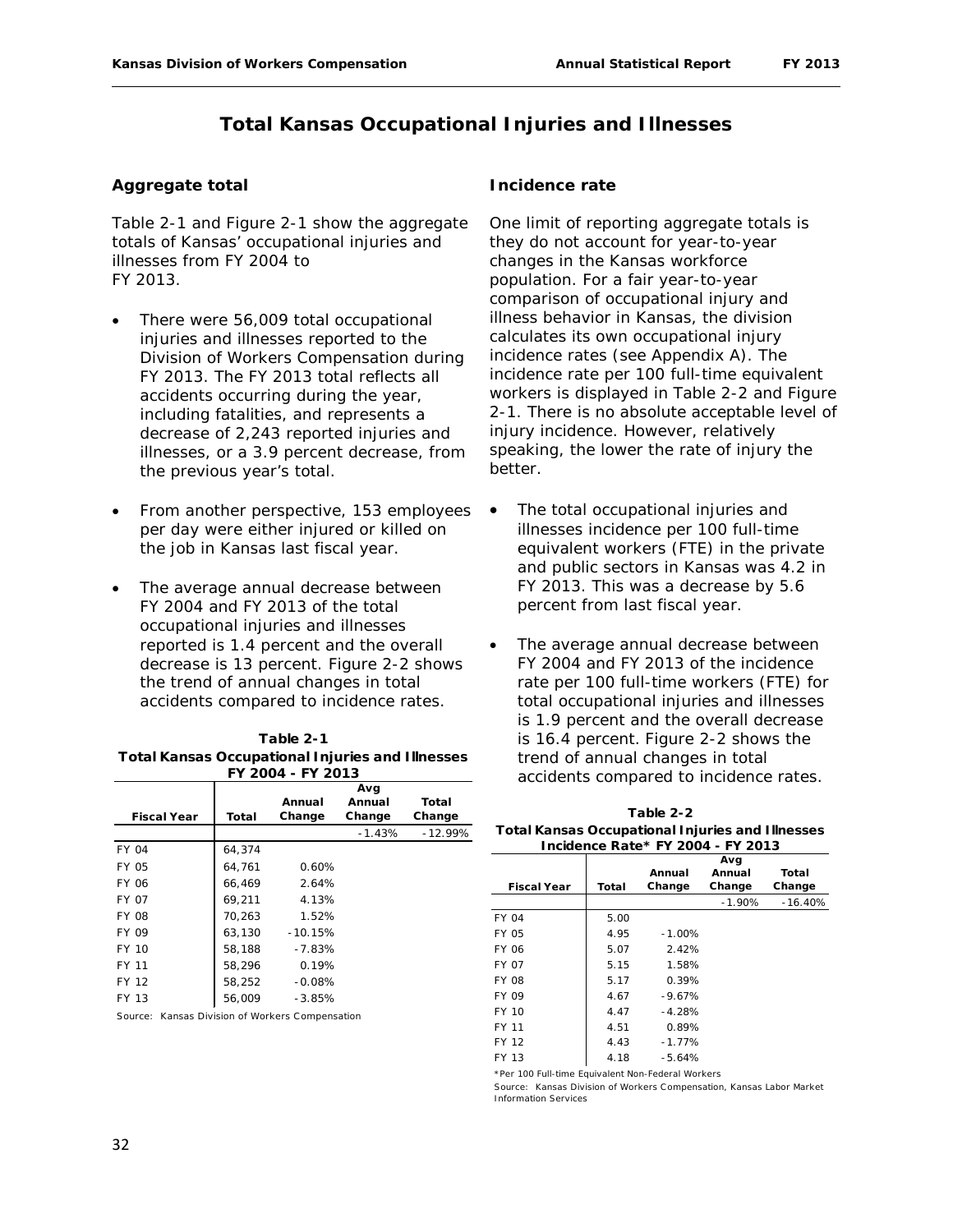

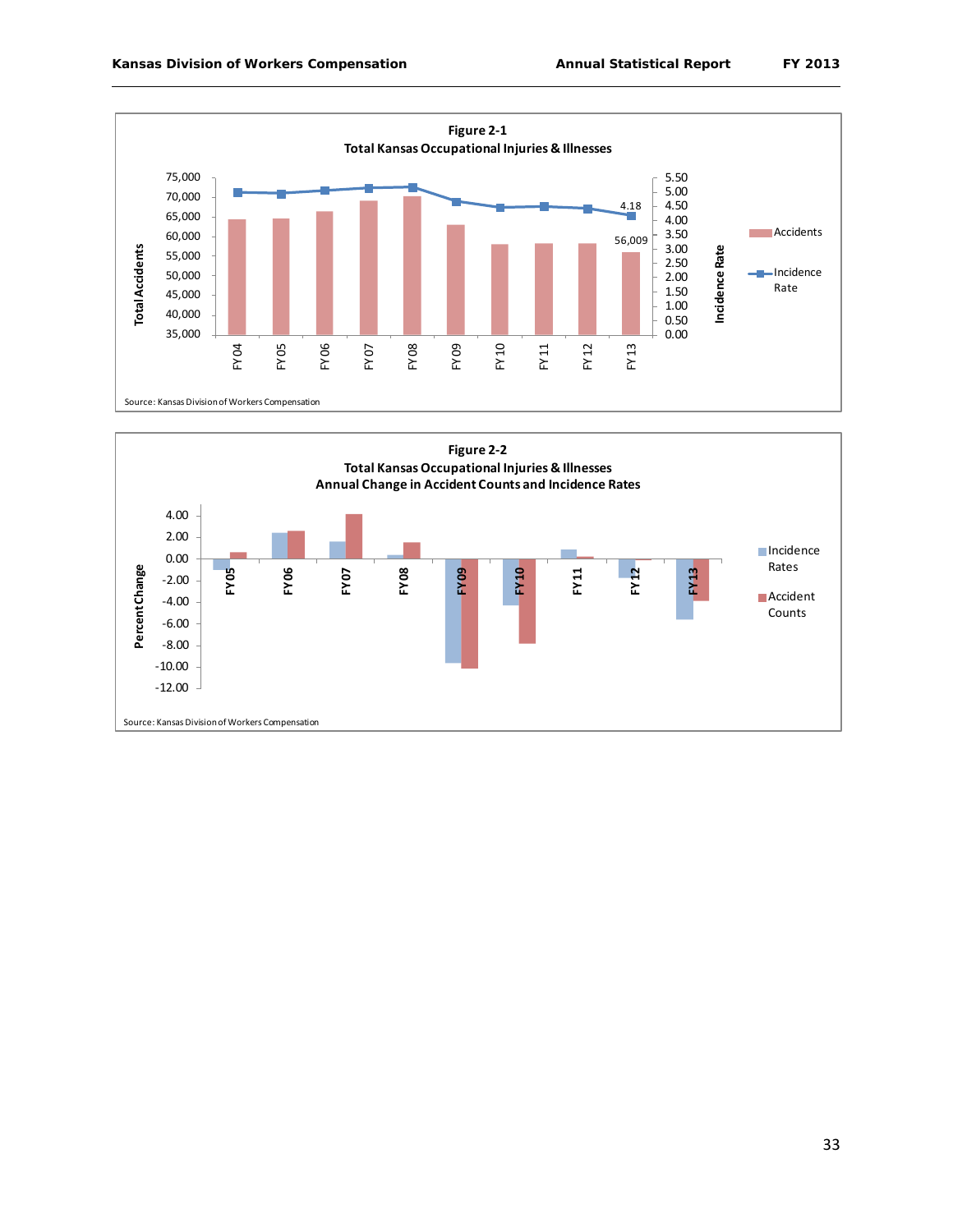# **Kansas Fatal Occupational Injuries and Illnesses**

#### **Aggregate total and incidence rate**

Data on workplace fatalities, the most severe type of injury, is summarized below. Table 2-3 shows the number of fatalities that occurred each year from FY 2004 to FY 2013 while Table 2-4 shows the fatality incidence rate per 100 full-time equivalent (FTE) workers over the same period. Figure 2-3 graphically shows the trend for both fatal injury totals and incidence rates.

- Workplace fatalities decreased in FY 2013 by 30 percent from the previous year (to 35 from 50 reported deaths) and were less than the 10-year average of 46 reported deaths (see Table 2-3).
- The average annual decrease between FY 2004 and FY 2013 of workplace fatalities reported is .3 percent and the overall decrease is 20.5 percent (see Table 2-3). Figure 2-4 shows the trend of annual changes in fatal accidents compared to incidence rates.
- The fatality incidence rate for FY 2013 was .0026 which is a decrease of 31.6 percent from the previous year and is 25.7 percent below the average of .0035 since FY 2004. The average annual decrease was .4 percent and the fatality incidence rate decreased 23.5 percent overall between FY 2004 and FY 2013 (see Table 2-4).

| FY 2004 - FY 2013  |       |            |          |           |
|--------------------|-------|------------|----------|-----------|
|                    |       | Avq        |          |           |
|                    |       | Annual     | Annual   | Total     |
| <b>Fiscal Year</b> | Total | Change     | Change   | Change    |
|                    |       |            | $-0.29%$ | $-20.45%$ |
| <b>FY 04</b>       | 44    |            |          |           |
| FY 05              | 57    | 29.55%     |          |           |
| FY 06              | 50    | $-12.28%$  |          |           |
| <b>FY 07</b>       | 49    | $-2.00%$   |          |           |
| <b>FY 08</b>       | 43    | $-12.24%$  |          |           |
| FY 09              | 34    | $-20.93%$  |          |           |
| FY 10              | 46    | 35.29%     |          |           |
| FY 11              | 54    | 17.39%     |          |           |
| FY 12              | 50    | $-7.41%$   |          |           |
| FY 13              | 35    | $-30.00\%$ |          |           |

**Table 2-3 Kansas Fatal Occupational Injuries and Illnesses** 

Source: Kansas Division of Workers Compensation

**Kansas Fatal Occupational Injuries and Illnesses Incidence Rate\* FY 2004 - FY 2013 Table 2-4**

|                    |        |           | Avg      |           |
|--------------------|--------|-----------|----------|-----------|
|                    |        | Annual    | Annual   | Total     |
| <b>Fiscal Year</b> | Total  | Change    | Change   | Change    |
|                    |        |           | $-0.40%$ | $-23.53%$ |
| <b>FY 04</b>       | 0.0034 |           |          |           |
| FY 05              | 0.0044 | 29.41%    |          |           |
| FY 06              | 0.0038 | $-13.64%$ |          |           |
| FY 07              | 0.0036 | $-5.26%$  |          |           |
| <b>FY 08</b>       | 0.0032 | $-11.11%$ |          |           |
| FY 09              | 0.0025 | $-21.88%$ |          |           |
| FY 10              | 0.0035 | 40.00%    |          |           |
| FY 11              | 0.0042 | 20.00%    |          |           |
| FY 12              | 0.0038 | $-9.52%$  |          |           |
| FY 13              | 0.0026 | $-31.58%$ |          |           |
|                    |        |           |          |           |

\*Per 100 Full-time Equivalent Non-Federal Workers Source: Kansas Division of Workers Compensation, Kansas Labor Market Information Services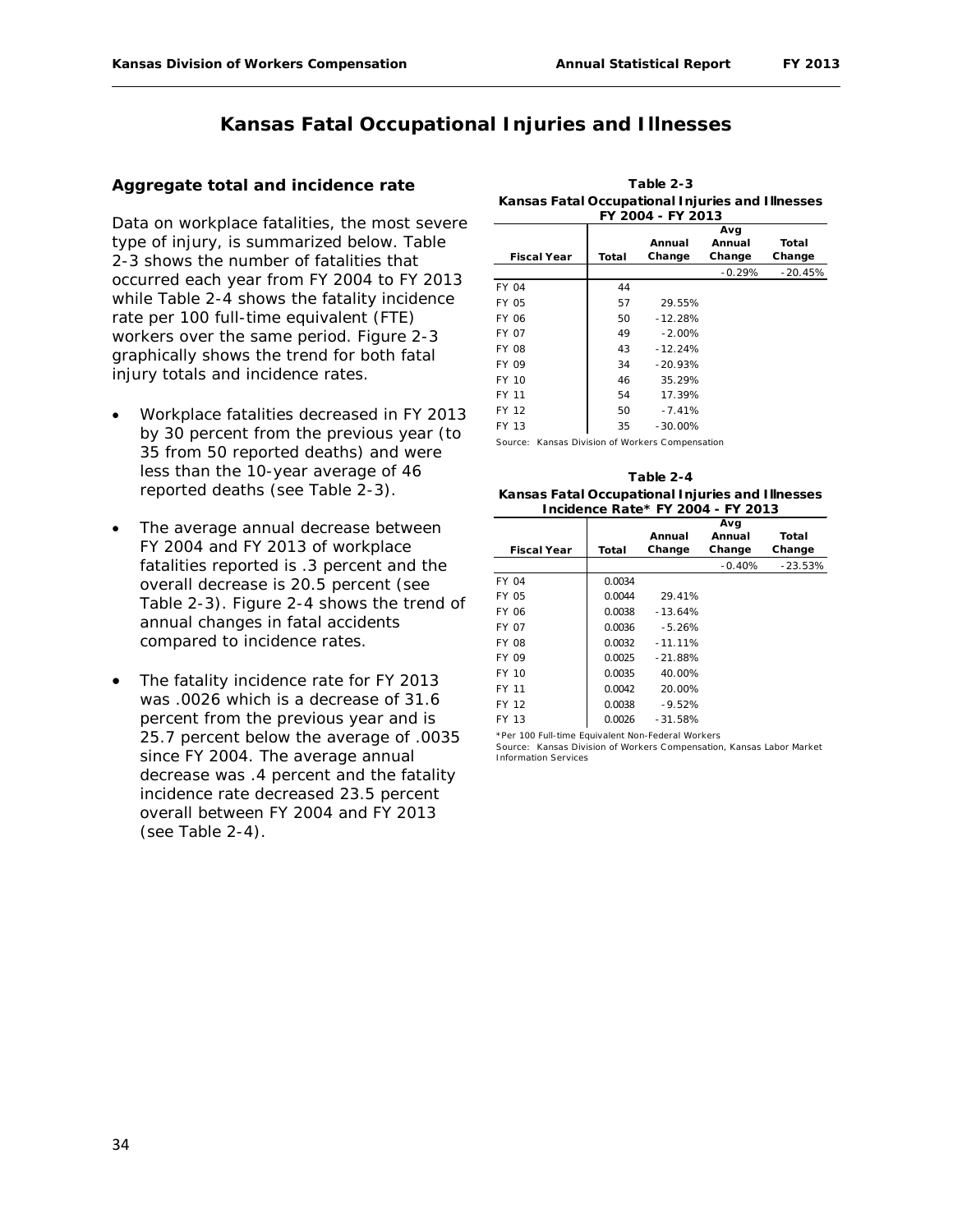

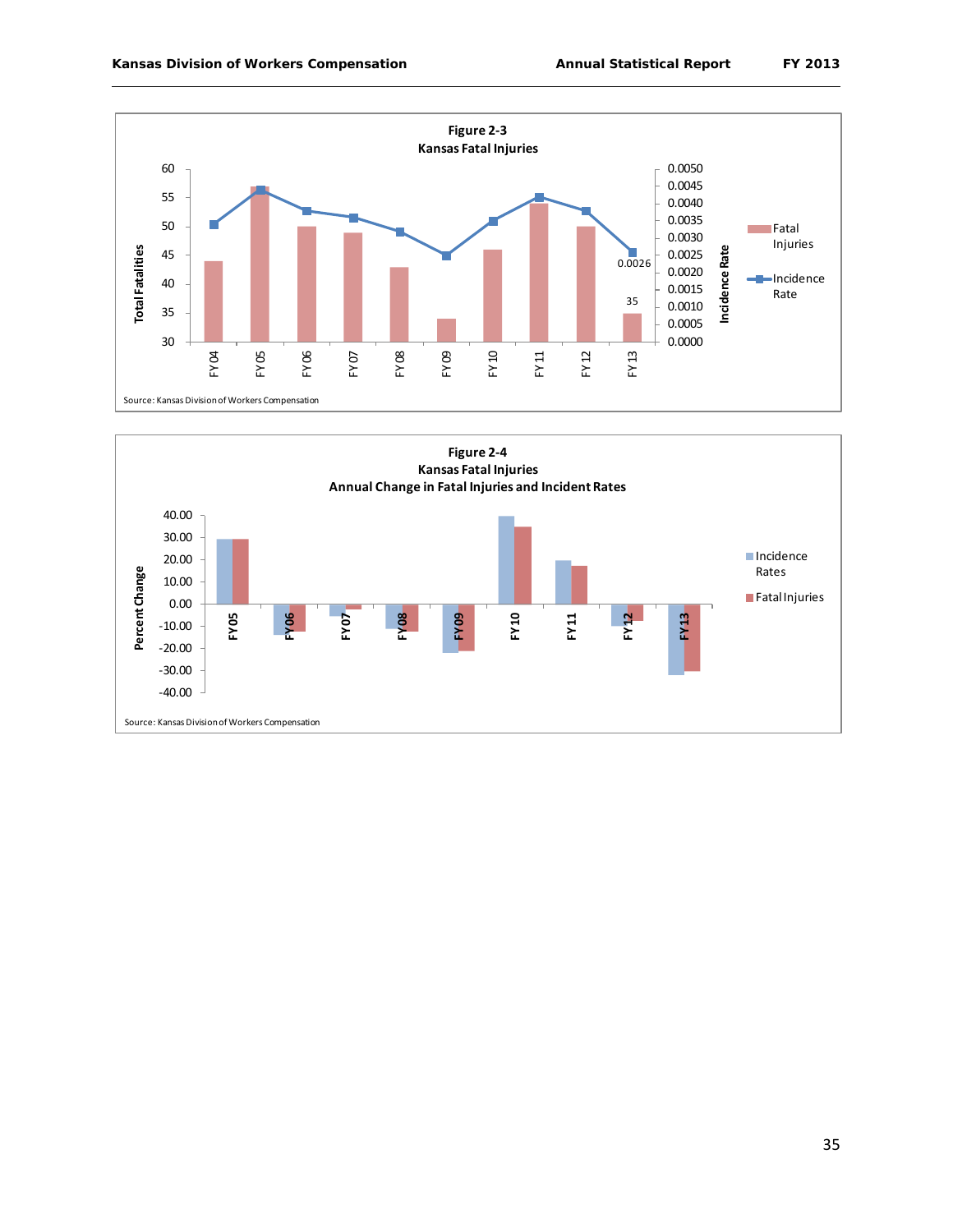# **Kansas Occupational Injuries and Illnesses Analysis**

#### **Introduction**

To gain a better understanding and develop a more complete picture of Kansas occupational injuries and illnesses, a summary of various breakdowns can inform how injuries occur, what body parts are commonly affected and geographically where the workplace injuries took place.

#### **Cause of Occupational Injury and Illness**

- The physical act of lifting is the most frequent cause of workplace injuries, accounting for 5,163 or 9.2 percent of the total occupational injuries and illnesses for FY 2013 (see Figure 2-5).
- Fall or slip injury miscellaneous and falling or flying object are the second and third most frequent cause of workplace injuries accounting for 3,466 and 2,714, respectively, of the total occupational injuries and illnesses for FY 2013 (see Figure 2-5).
- The top ten causes of workplace injuries listed in Figure 2-5 account for 47.1 percent of the total occupational injuries and illnesses for FY 2013.

| Table 2-5                             |
|---------------------------------------|
| Most Frequent Cause of Injury by Rank |
| FY 2009 - FY 2013                     |

| Cause                                       |
|---------------------------------------------|
| Lifting                                     |
| Fall or Slip Injury Miscellaneous           |
| Strain or Injury By Miscellaneous           |
| Falling or Flying Object                    |
| Object Being Lifted or Handled              |
| Struck or Injured by Fellow Worker, Patient |
| Other Injury (Not Otherwise Classified)     |
| Pushing or Pulling                          |
| Hand Tool, Utensil: Not Powered             |
| Repetitive Motion                           |
|                                             |

Source: Kansas Division of Workers Compensation

Table 2-5 shows a five-year trend of most frequent causes, by rank, of occupational injuries or illnesses from FY 2009 to FY 2013. Lifting and fall or slip injury miscellaneous are the first and second most frequent cause of workplace injury, respectively, during this five-year trend, which also held true in FY 2013 as shown in Figure 2-5.

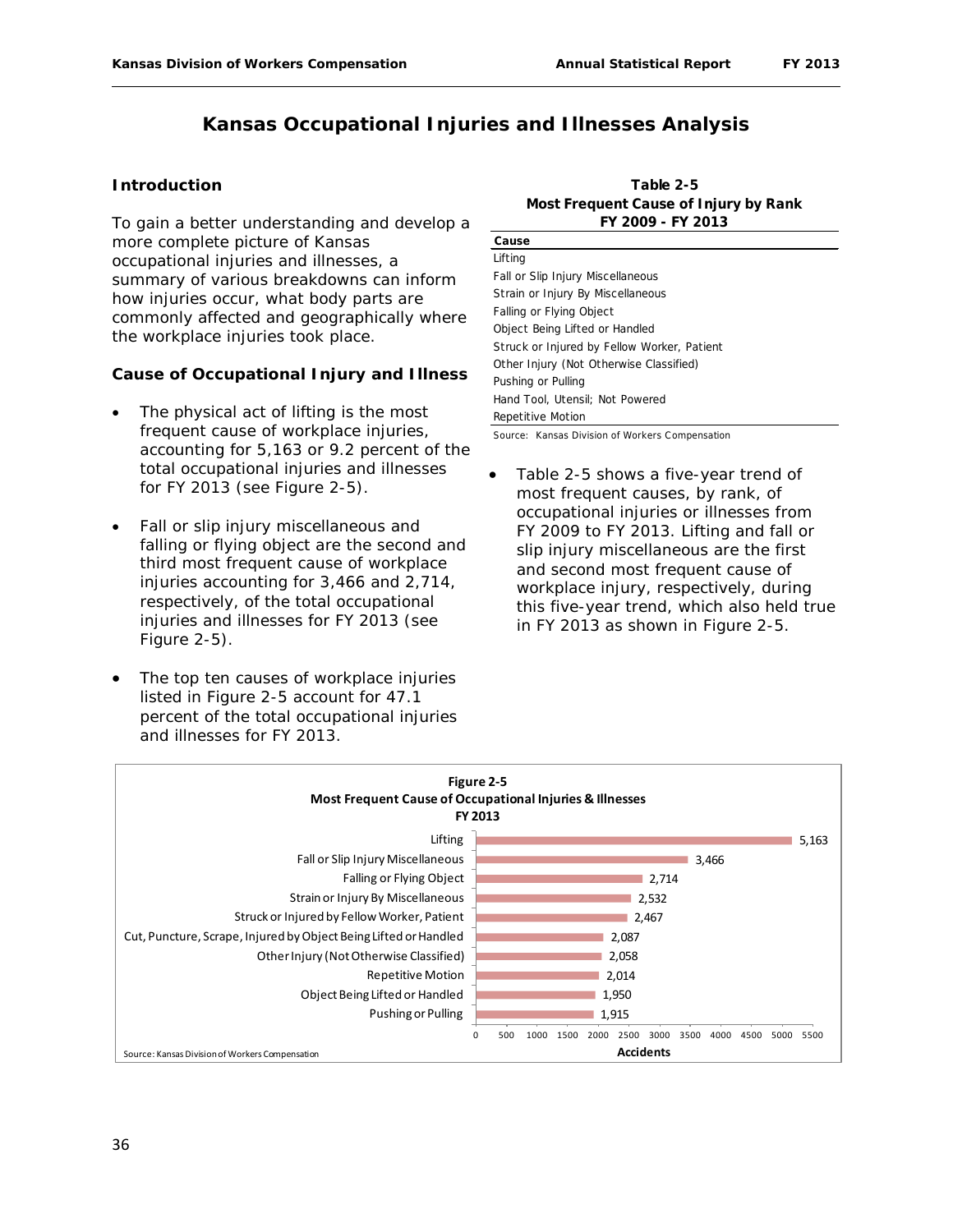#### **Nature of Occupational Injury and Illness**

- Strain injuries are the most frequent nature of workplace injuries accounting for 13,682 or 24.4 percent of the total occupational injuries and illnesses for FY 2013 (see Figure 2-6).
- All other specific injuries, NOC (not otherwise classified) and lacerations are the second and third most frequent nature of workplace injuries accounting for 8,429 and 7,810, respectively, of the total occupational injuries and illnesses for FY 2013 (see Figure 2-6).
- The top ten most frequent nature of workplace injuries listed in Figure 2-6 account for 88.7 percent of the total occupational injuries and illnesses for FY 2013.

**Table 2-6 Most Frequent Nature of Injury by Rank FY 2009 - FY 2013**

| <b>Nature</b>                    |
|----------------------------------|
| Strain                           |
| All Other Specific Injuries, NOC |
| Laceration                       |
| Contusion                        |
| Sprain                           |
| Puncture                         |
| Foreign Body                     |
| Fracture                         |
| Multiple Physical Injuries Only  |
| Inflammation                     |

Source: Kansas Division of Workers Compensation

• Table 2-6 shows a five-year trend of most frequent nature, by rank, of occupational injuries or illnesses from FY 2009 to FY 2013. Strains, all other specific injuries, NOC and lacerations are the first, second and third most frequent cause of workplace injury, respectively, during this five-year trend, which also held true in FY 2013 as shown in Figure 2-6.

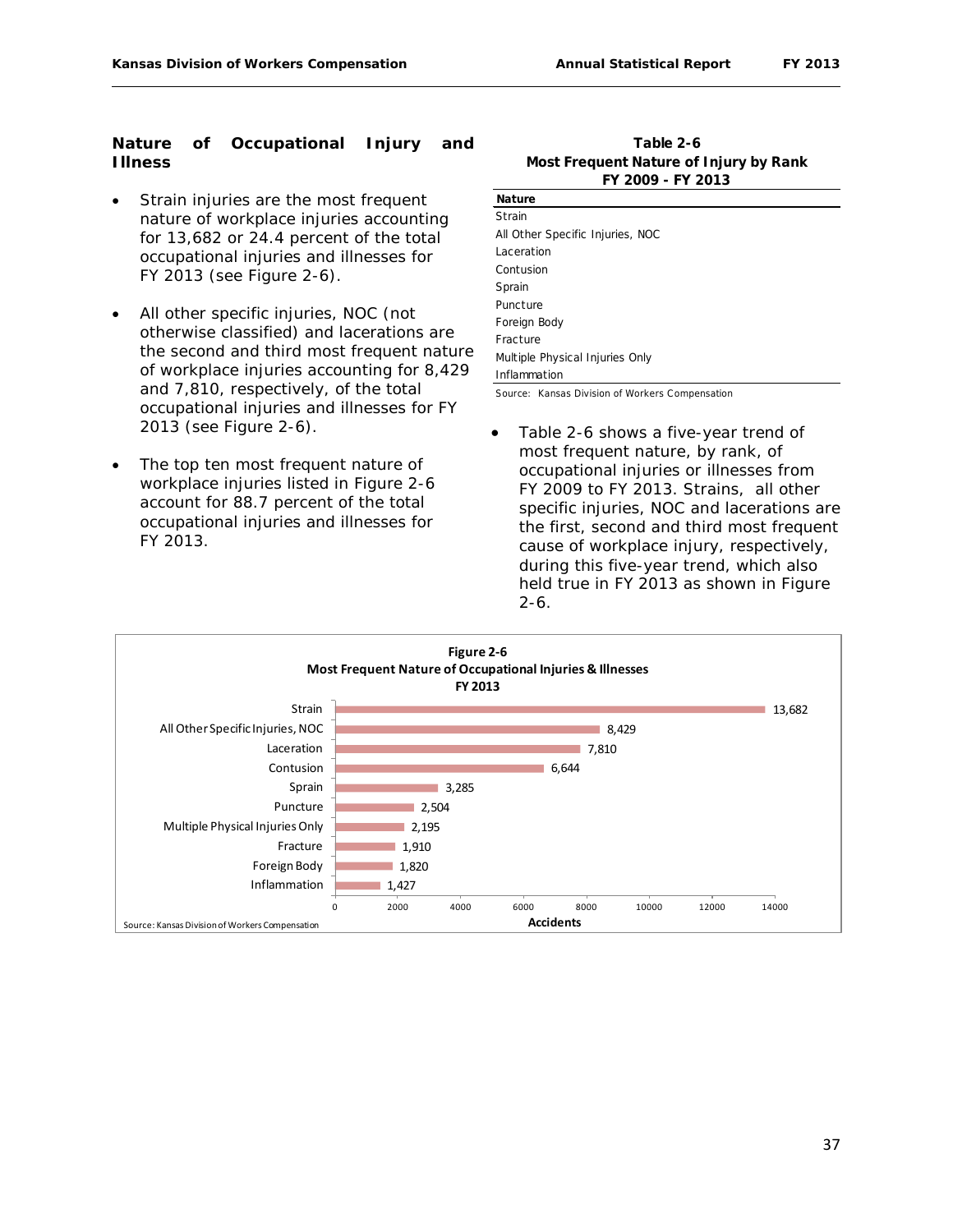#### **Body Member Associated with Occupational Injury and Illness**

- Workplace injuries involving fingers constitute the greatest number of reported accidents for FY 2013, accounting for 6,120 or 10.9 percent of the total occupational injuries or illnesses (see Figure 2-7).
- Low back area (lumbar, lumbosacral) and multiple body parts (including body systems and body parts) are the second and third most frequently reported body member injured, accounting for 4,800 and 4,732, respectively, of the total occupational injuries and illnesses for FY 2013 (see Figure 2-7).
- The top ten most frequently injured body members listed in Figure 2-7 account for 62.8 percent of the total occupational injuries and illnesses for FY 2013.

**Table 2-7 FY 2009 - FY 2013 Most Frequent Body Member Injured by Rank**

| <b>Body Member</b>                                          |
|-------------------------------------------------------------|
| Finger(s)                                                   |
| Low Back Area (Lumbar, Lumbosacral)                         |
| Multiple Body Parts (Including Body Systems and Body Parts) |
| Knee                                                        |
| Hand                                                        |
| Shoulder(s)                                                 |
| Eye(s)                                                      |
| Wrist                                                       |
| Multiple Upper Extremities                                  |
| Ankle                                                       |

Source: Kansas Division of Workers Compensation

Table 2-7 shows a five-year trend of most frequently injured body member, by rank, reported in workplace accidents from FY 2009 to FY 2013. Fingers, low back area (lumbar, lumbrosacral) and multiple body parts (including body systems and body parts) first, second and third most injured body member, respectively, during this five-year trend which also held true in FY 2013 as shown in Figure 2-7.

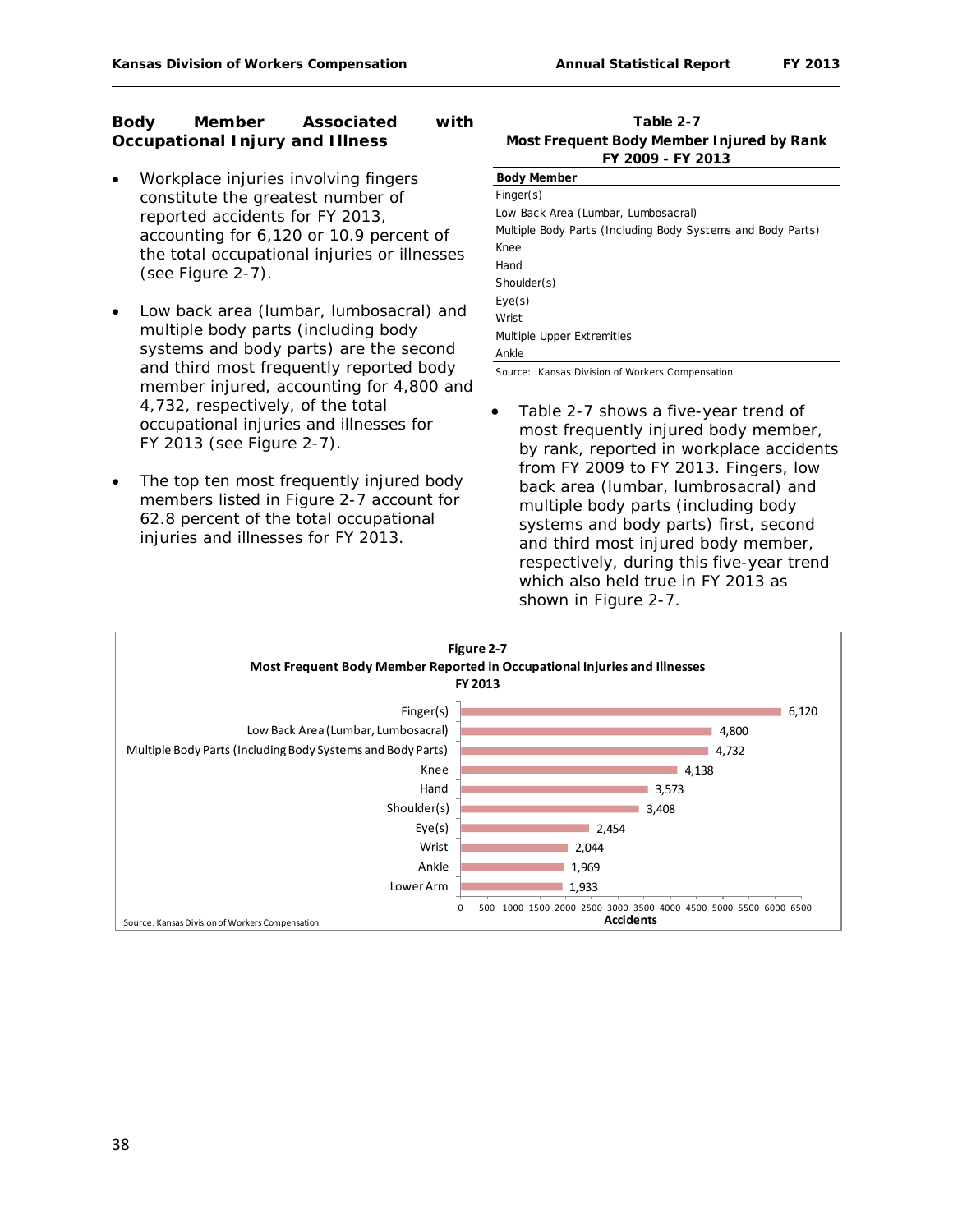#### **Occupational Injuries and Illnesses by County**

- Table 2-8 lists the ten Kansas counties reporting the greatest number of occupational injuries and illnesses in FY 2013. As expected, counties with the largest population totals report the greatest number of workplace accidents.
- Kansas' largest city, Wichita, is located in Sedgwick County which reported the most cases (see Table 2-8).
- Johnson County, part of metropolitan Kansas City, includes the second and fifth largest cities in Kansas (Overland Park and Olathe, respectively) and reported the second highest number of workplace accidents (see Table 2-8).
- The top ten counties reporting the most workplace accidents as shown in Table 2-8 account for 52.4 percent of all occupational injuries and illnesses in Kansas for FY 2013.
- For a better understanding of which Kansas counties report the greatest amount of workplace accidents relative to their population, Table 2-9 reports the number of accidents for every 100 workers in each county.
- Wilson County reports the highest rate of occupational injuries and illnesses with 7.3 workplace accidents for every 100 workers (see Table 2-9).
- Figure 2-8 is a Kansas county map which illustrates the rate of workplace accidents per 100 workers. The darker the color the higher the workplace accident rate. Conversely, the lighter the color the lower the workplace accident rate.

#### **Table 2-8 of Accidents FY 2013 Counties Reporting Greatest Number**

| FI 2013   |                  |  |
|-----------|------------------|--|
| County    | <b>Accidents</b> |  |
| Sedgwick  | 8,490            |  |
| Johnson   | 7,927            |  |
| Shawnee   | 3,849            |  |
| Wyandotte | 3,734            |  |
| Douglas   | 1,770            |  |
| Reno      | 1,513            |  |
| Riley     | 1,441            |  |
| Saline    | 1,437            |  |
| Finney    | 1,282            |  |
| Ford      | 894              |  |

Source: Kansas Division of Workers Compensation

#### **Table 2-9 Counties Reporting Greatest Number of Accidents per 100 Workers FY 2013**

|           | <b>Accidents</b><br>per 100 |
|-----------|-----------------------------|
| County    | <b>Workers</b>              |
| Wilson    | 7.28                        |
| Finney    | 6.76                        |
| Mitchell  | 6.39                        |
| Seward    | 5.83                        |
| Wyandotte | 5.80                        |
| Pawnee    | 5.62                        |
| Haskell   | 5.12                        |
| Saline    | 4.98                        |
| Morton    | 4.94                        |
| Reno      | 4.73                        |



Source: Kansas Division of Workers Compensation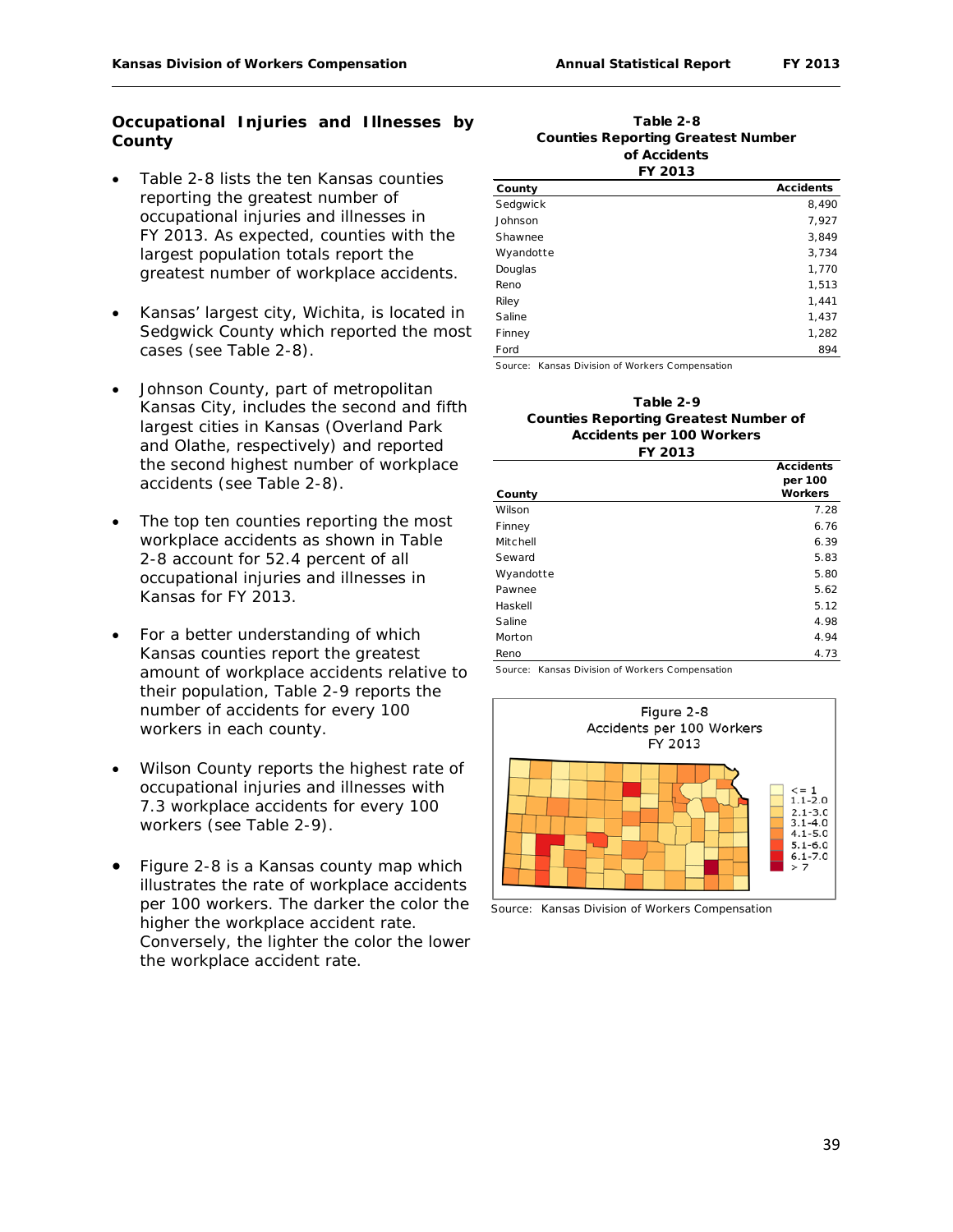# **Appendix A**

**Technical Notes: Occupational Injury and Illness Incidence Rates**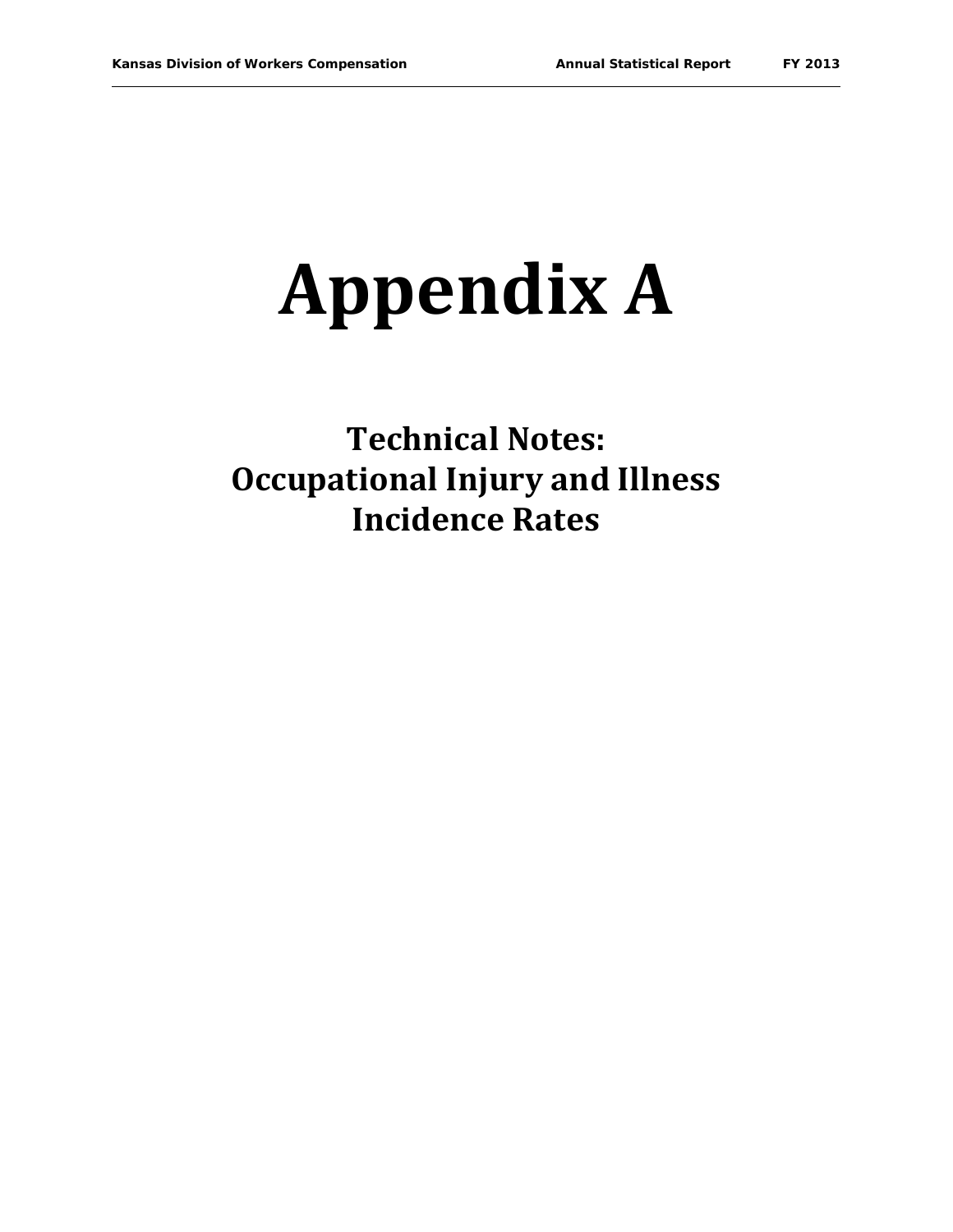# **Occupational Injury and Illness Incidence Rates**

**BLS Survey of Occupational Injuries and Illnesses:** The Bureau of Labor Statistics (BLS), with the help of the state agencies, selects a non-proportional stratified probability sample of employment establishments and mails them questionnaires. Employers are instructed to record all nonfatal employee injury and illness incidents, number of days away from work for each recorded injury/illness, the number of employee hours worked and the establishment's average employment. Participants in the annual survey consist of employers who maintain Occupational Safety and Health Administration (OSHA) records on employee injuries and illnesses on a regular basis under federal law and smaller employers who are exempt from OSHA record keeping requirements. The survey "excludes the self-employed; farms with fewer than 11 employees; private households; federal government agencies; and, for national estimates, employees in state and local government agencies."<sup>[3](#page-41-0)</sup> Some states are experimenting with collecting data from the public sector, $4$  but Kansas Labor Market Information Services does not currently do so.

The data collection process differs for the employers who maintain OSHA records on employee injuries and illnesses on a regular basis under federal law and those that are exempt from OSHA record keeping requirements. The former are mailed a questionnaire in February following the survey year and are asked to transfer from their records all injuries and illnesses incurred as well as demographic and hours worked data. The latter, exempt employers (those with fewer than 11 employees and those designated as "low-hazard industries" by OSHA) are notified in December of the prior year (e.g., contacted in December of 2012 to record injuries for the 2013 survey) that they have been chosen to participate in the survey and must keep records of all employee injuries. The participating state agencies are responsible for collecting data from employers within their jurisdiction and for submitting these questionnaires to BLS for analysis.

The BLS uses its incidence rates as a benchmark to compare the frequency of injuries and illnesses occurring within jurisdictions, industries or specific occupations for a calendar year. The variable "Total Injuries and Illnesses per 100 full-time workers" is the most widely quoted incidence rate, and reflects the incidence rate of "total recordable cases." BLS defines "recordable cases" as follows:

**Recordable cases include** work-related injuries and illnesses that result in:

- **Death**
- Loss of consciousness
- Days away from work
- Restricted work activity or job transfer
- Medical treatment (beyond first aid)
- Significant work related injuries or illnesses that are diagnosed by a physician or other licensed health care professional. These include any work related case involving cancer, chronic irreversible disease, a fractured or cracked bone, or a punctured eardrum.

l

<span id="page-41-0"></span><sup>3</sup> BLS, 2005 News Release: *Workplace Injuries and Illnesses in 2005*,

http://stats.bls.gov/news.release/pdf/osh.pdf.

<span id="page-41-1"></span><sup>4</sup> E.g., Christine Baker, *Trends in Occupational Injuries and Illnesses: USA and California*, IAIABC Journal, Vol. 44 No. 1, 151, 169 (Spring 2007) (explaining that the California Division of Labor Statistics and Research (DSLR) surveys approximately 800 public sector employers).